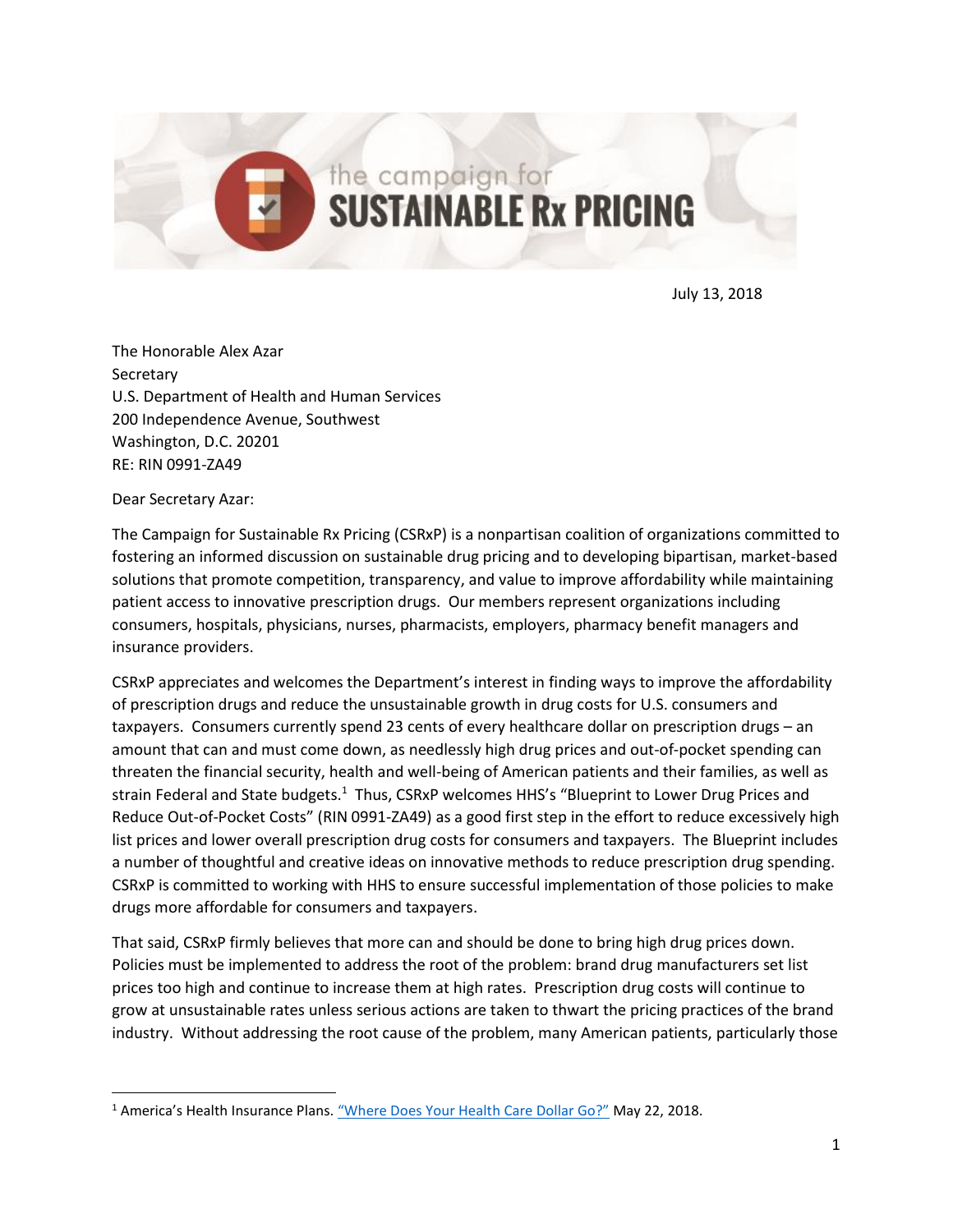on limited incomes, will continue facing choices they should never have to make between buying groceries for their families or purchasing the medications they need to get well and stay healthy.

In the interim, CSRxP welcomes the Blueprint as a good first step to increase the affordability of prescription drugs. Below we offer comment on policies in the Blueprint that we agree will lower drug costs; those that, while very well-intentioned, unfortunately will not lower prescription drug spending for most patients and taxpayers; and recommend a number of additional bipartisan, market-based policies that will increase affordability and promote innovation in drug development. In particular, we comment on the following issues discussed in each of the four areas of the Blueprint:

- I. Increasing Competition
	- A. Support for policies that thwart anti-competitive Risk Evaluation and Mitigation Strategies (REMS) abuses by brand drug makers
	- B. Support for policies that foster a robust biosimilar and interchangeable biologic product market
	- C. Disagreement with the notion that the pharmaceutical industry may excessively increase drug prices due to the brand drug manufacturer tax and changes to the Medicaid Drug Rebate program in the Affordable Care Act (ACA)
- II. Better Negotiation
	- A. Support for improved transparency in prescription drug pricing in Medicare, Medicaid, and other forms of health coverage
	- B. Support for improving the accuracy of national prescription drug spending data so long as changes do not mask price increases implemented by drug manufacturers
	- C. Support for value-based arrangements, including indications-based pricing and other innovative strategies
	- D. Support for increased flexibility for Medicare Part D sponsors to better manage highcost drugs
	- E. Serious concern with the establishment of long-term financing models to pay for highcost drugs
	- F. Serious concern over the potential adverse impact on Medicare beneficiaries from shifting Medicare Part B drugs to Part D
- III. Creating Incentives to Lower List Prices
	- A. Support for requiring manufacturers to include list prices and list price increases in direct-to-consumer advertising
	- B. Support for frequently updating and expanding the amount of information available on the Medicare and Medicaid Drug Dashboards
	- C. Support for establishing lookback periods for Medicare Part B and Part D drugs
	- D. Interest in exploring the elimination of the inflationary cap for drugs covered by Medicaid
	- E. Recognition of the value of the 340B program
	- F. Support for maintaining current policy prohibiting manufacturer coupons in Federal health programs
	- G. Serious concern with limiting or prohibiting rebates in Medicare Part D
	- H. Adoption of policies other than point-of-sale (POS) rebates to lower out-of-pocket spending for Medicare Part D enrollees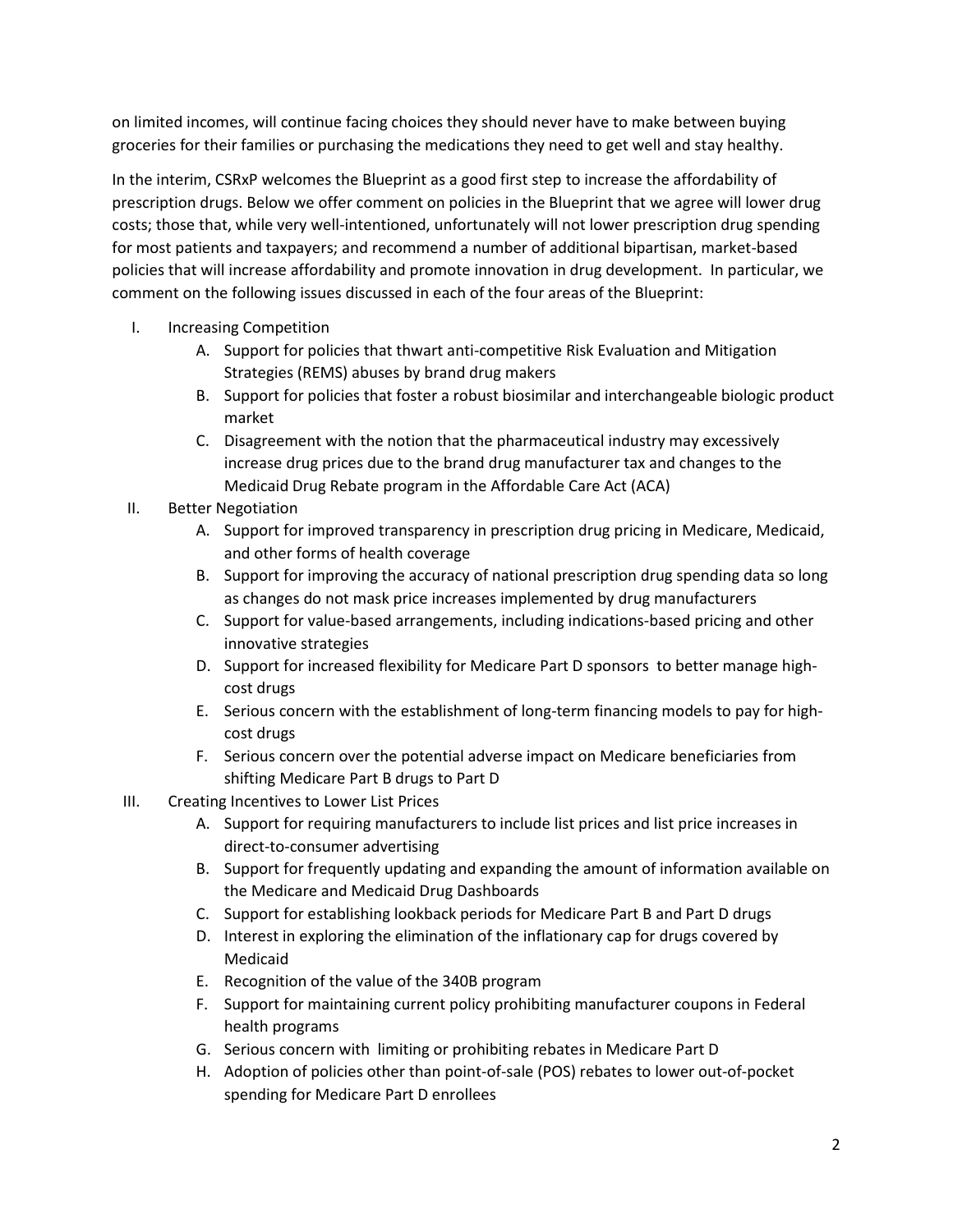- IV. Reducing Patient Out-of-Pocket Spending
	- A. Support for actionable and meaningful tools to help beneficiaries make informed Medicare Part D choices without imposing significant burden on health plans
	- B. Concern with significant operational challenges in requiring pharmacists to inform beneficiaries on drug prices
	- C. Support for informing beneficiaries with Medicare Part B and Part D about cost-sharing and lower cost alternatives
- V. Additional Policies to Reduce the Unsustainable Growth in Prescription Drug Costs
	- A. Prohibit "pay-for-delay" settlements between brand biopharmaceutical companies and generic and biosimilar manufacturers
	- B. Target exclusivity protections to truly innovative products
	- C. Target "orphan drug" incentives to those products that treat orphan diseases
	- D. Curb anti-competitive patent thickets that inappropriately extend monopolies for brand products
	- E. Strengthen post-market drug surveillance
	- F. Reduce drug monopolies by incentivizing competition for additional market entrants

CSRxP's comments reflect our strong desire and commitment to partner effectively with HHS to address the critical issue of unsustainable growth in prescription drug costs facing American patients and taxpayers every day. We look forward to the successful implementation of policies that will help address the goal we all mutually share: to make prescription drugs more affordable and accessible for U.S. consumers and taxpayers without imperiling the discovery of innovative breakthrough therapies that can improve the health and well-being of patients.

#### **I. Increasing Competition**

#### *1. Thwarting Anti-Competitive REMS Abuses by Brand Drug Makers*

The FDA uses the REMS program to allow products with potential safety issues to enter the market. When employed effectively and appropriately, REMS improves patient safety and makes accessible medicines that otherwise might not be available due to safety concerns. However, as described in the Blueprint, drug manufacturers often engage in abusive, anti-competitive behaviors that manipulate REMS to block generic drug companies from obtaining samples of brand drugs under the guise of addressing patient safety concerns, effectively preventing them from pursuing the research needed to bring less expensive generic drugs to market. CSRxP appreciates the leadership of FDA Administrator Gottlieb in using administrative action to help curb these abuses. However, we believe more can be done and welcome further actions by the FDA to thwart anti-competitive abuses of REMS by brand drug makers identified in the Blueprint, including:

 **Evaluating current REMS programs to determine whether existing limited distribution programs are appropriate:** CSRxP urges FDA to assess whether existing REMS programs inappropriately restrict access to samples necessary for testing by generic drug makers. Lifting any inappropriate and anti-competitive restrictions in sample access will better enable generic drug makers to develop products that can inject competition into the marketplace and bring drug prices down for consumers and taxpayers.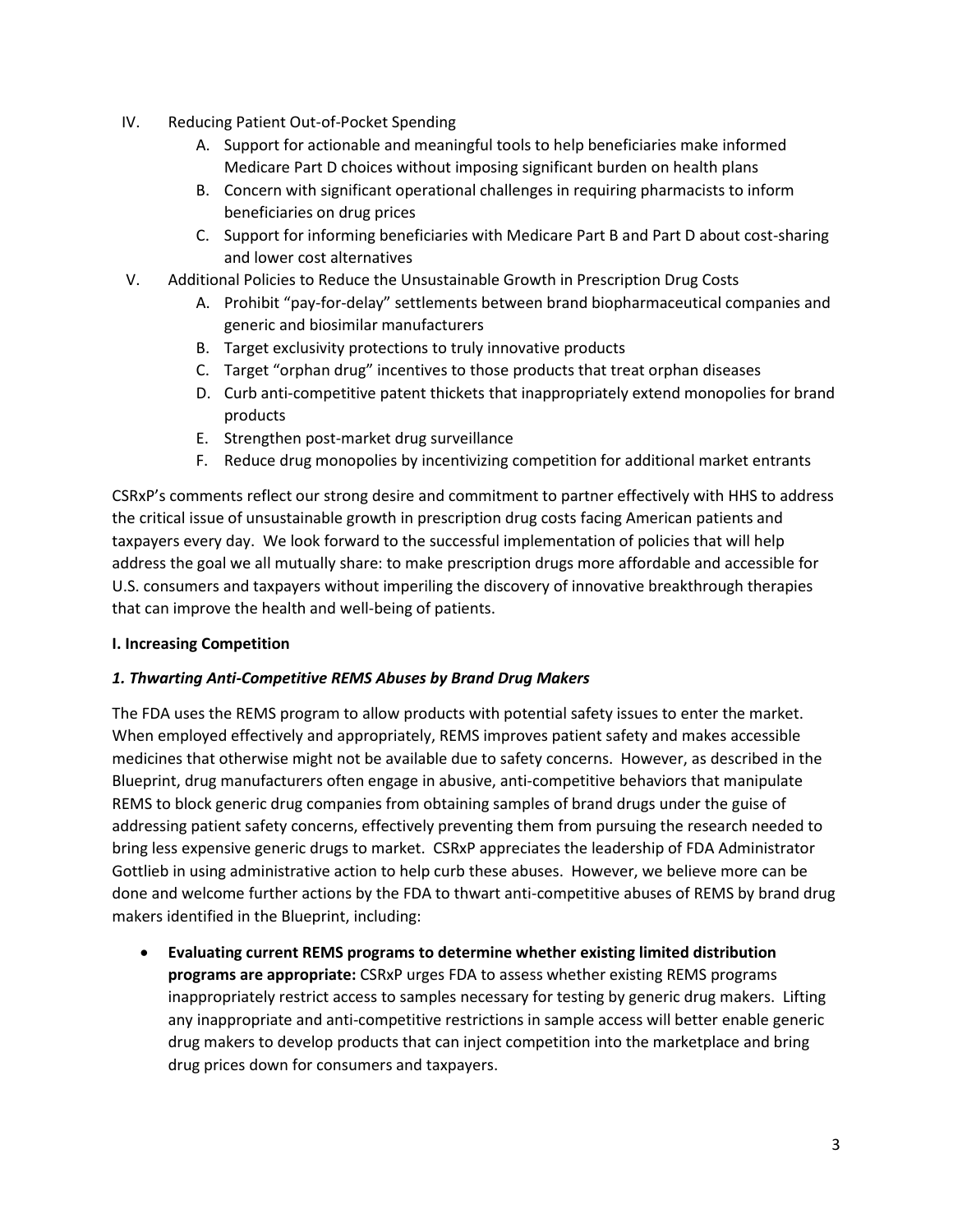**Applying the same scrutiny to reference biologic manufacturers as applied to brand drug companies when assessing potential anti-competitive REMS abuses by reference biologic manufacturers:** CSRxP welcomes HHS's recognition in the Blueprint that reference biologic manufacturers have the potential to engage in the same shenanigans that certain brand drug manufacturers do with respect to REMS; namely, developers of biosimilars and interchangeable biologic products may face challenges in obtaining samples of reference biologics for testing due to anti-competitive REMS abuses by reference biologic manufacturers. As such, CSRxP urges FDA to apply the same scrutiny to reference biologic manufacturers as it does to brand drug companies when evaluating REMS programs for reference biologics.

**Support for the CREATES Act and FAST Generics Act:** In addition to the actions described in the Blueprint to curb REMS abuses, bipartisan legislation has been introduced in the Senate and the House – the CREATES Act and the FAST Generics Act – that would inhibit anti-competitive REMS practices by brand drug makers. CSRxP urges enactment of these bipartisan pieces of legislation, which will build on the important and ongoing work at FDA to curb REMS abuses and better enable generic drugs to enter the market.

## *2. Fostering a Robust Market for Biosimilar and Interchangeable Biologic Products*

Biosimilars and interchangeable biologic products have the potential to expand treatment options and substantially lower prescription drug costs for consumers and taxpayers. One study found, for example, that eleven biosimilars already approved for sale in Europe and elsewhere could generate approximately \$250 billion in savings over 10 years if they were available in the U.S.<sup>2</sup> Thus, CSRxP welcomes implementation of policies identified in the Blueprint that promote and incentivize the development of biosimilars and interchangeable biologic products, including:

 **Speeding the availability of interchangeable biosimilars:** CSRxP strongly supports efforts to speed the availability of interchangeable biosimilars, which will provide enhanced competition in the marketplace particularly for high-cost specialty drugs. FDA has approved eleven biosimilar products since enactment of the Biologics Price Competition and Incentive Act (BPCIA) over eight years ago. However, the agency has not deemed any as interchangeable as it continues working on related guidance, which means they cannot be substituted at the pharmacy counter without the intervention of a healthcare provider. CSRxP is concerned that this continued dynamic will discourage further investment from biosimilar developers and ultimately reduce the number of interchangeable biologics that reach the market.

FDA has not finalized its draft guidance entitled "Considerations in Demonstrating Interchangeability With a Reference Product," which outlines the process a biosimilar manufacturer must follow to obtain an interchangeable designation from FDA.<sup>3</sup> CSRxP urges FDA to finalize this guidance as soon as possible. Developers of interchangeable products need the final guidance for certainty so that they have a clear and consistent pathway for

<sup>2</sup> Express Scripts. "[The \\$250 Billion Potential of Biosimilars](http://lab.express-scripts.com/lab/insights/industry-updates/the-$250-billion-potential-of-biosimilars)." April 23, 2013.

<sup>&</sup>lt;sup>3</sup> FDA. "[Considerations in Demonstrating Interchangeability With a Reference Product](https://www.fda.gov/downloads/Drugs/GuidanceComplianceRegulatoryInformation/Guidances/UCM537135.pdf)." Guidance for Industry. Draft Guidance. January 2017.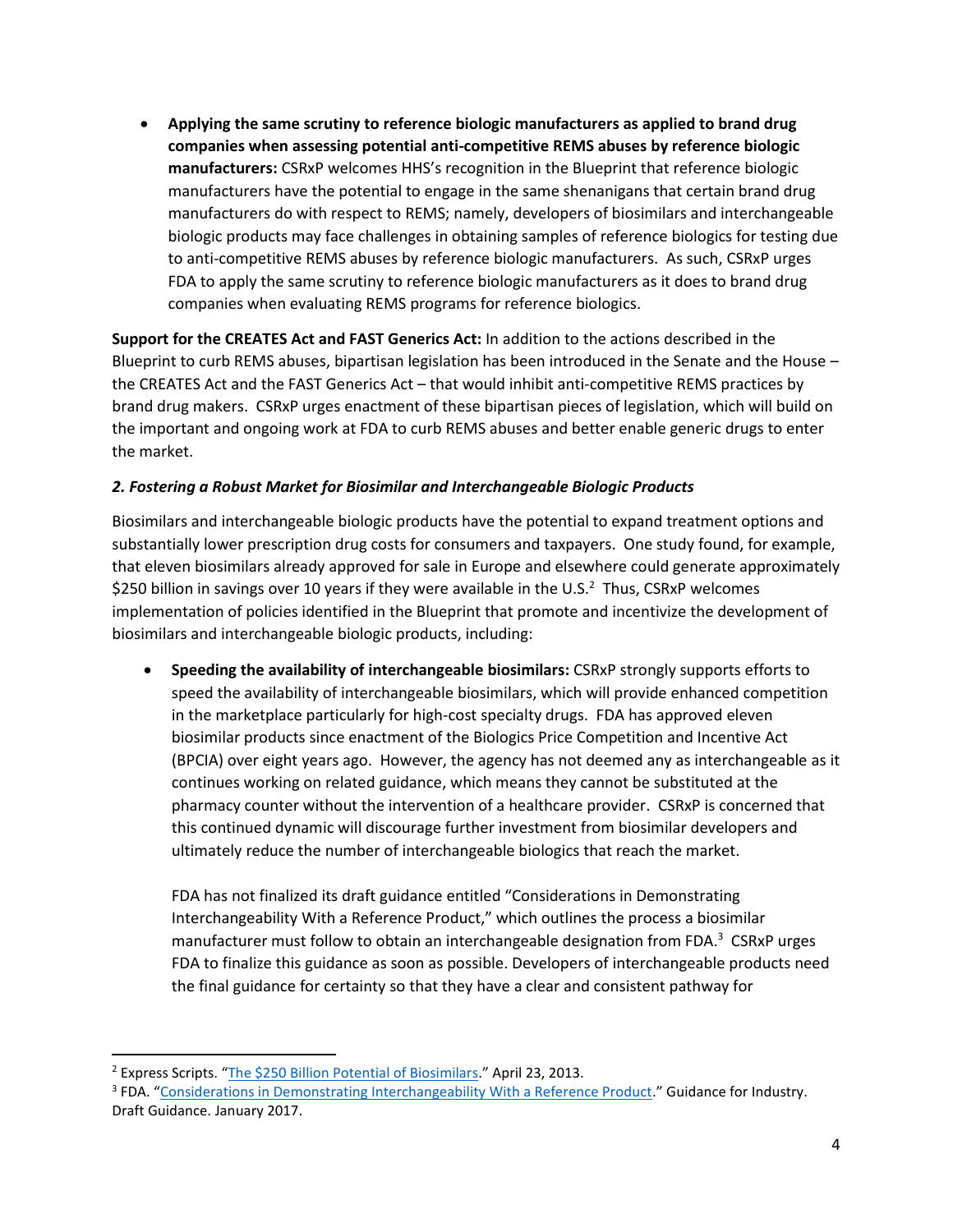demonstrating interchangeability, fostering the ability of more of these lower cost products to enter the market and increase competition with high-cost specialty biologics.

- **Educating providers and patients on the value, safety, and efficacy of biosimilars:** CSRxP strongly agrees with HHS that "[p]hysician and patient confidence in biosimilar and interchangeable products is critical to the increased market acceptance of these products."<sup>4</sup> Hence, we firmly support efforts by the FDA to educate patients, prescribers and dispensers about the value, safety, and efficacy of biosimilar and interchangeable biologic products. Along similar lines, we further recommend that the Centers for Medicare and Medicaid Services (CMS) engage with patients, prescribers, dispensers and health plans to develop and implement tools that offer education on the value, safety and efficacy of biosimilars and interchangeable products specifically for Medicare beneficiaries enrolled in Part B and Part D. Enhanced education efforts from FDA and CMS on biosimilars and interchangeable biologics will generate improved comfort, acceptance and increased utilization of these more affordable products over time.
- **Improving FDA's Purple Book:** CSRxP supports improvements to FDA's Purple Book that make it a more useful tool for developers of biosimilars and interchangeable biologics, as well as for patients, prescribers, dispensers, and health insurance providers. First, the Purple Book does not include the same level of information as that available in FDA's Orange Book for small molecule drugs; for example the Purple Book does not list the patents held by reference biological products. Lack of information has the potential to hinder development of biosimilars.<sup>5</sup>

Second, the limited information available in the Purple Book is not easily accessible and searchable online, which can inhibit the development and use of biosimilars.<sup>6</sup> Compared to the "easy-to-use reasonably sophisticated website for the Orange Book – where a user can search by active ingredient, proprietary name, patent, applicant holder, or application number – in most cases there is no similar mechanism for the Purple Book. In fact, the Purple Book's two lists are only available in PDF format and are not easily searchable," researchers Feldman et al. reported. As such, CSRxP would welcome efforts by the FDA to make modifications to the Purple Book so that the Purple Book for biologics maintains similar levels to – or improves upon – the information and online accessibility of the Orange Book for small molecule drugs. Broadly speaking, CSRxP strongly concurs with Feldman et. al.'s conclusion: "Biosimilars have extraordinary potential to lower pharmaceutical costs and expand access for consumers. If the FDA wishes to allow companies, academics, and other stakeholders to tap into this potential, the Purple Book must be updated to increase the amount of information available and to

 $\overline{a}$ 

<sup>4</sup> 83 Fed. Reg. 22696

<sup>&</sup>lt;sup>5</sup> Feldman, Robin et al. "[May Your Drug Price Ever Be](https://papers.ssrn.com/sol3/papers.cfm?abstract_id=3061567) Green." UC Hastings Research Paper No. 256. October 29, 2017. Page 89.

<sup>6</sup> *Ibid*., page 90.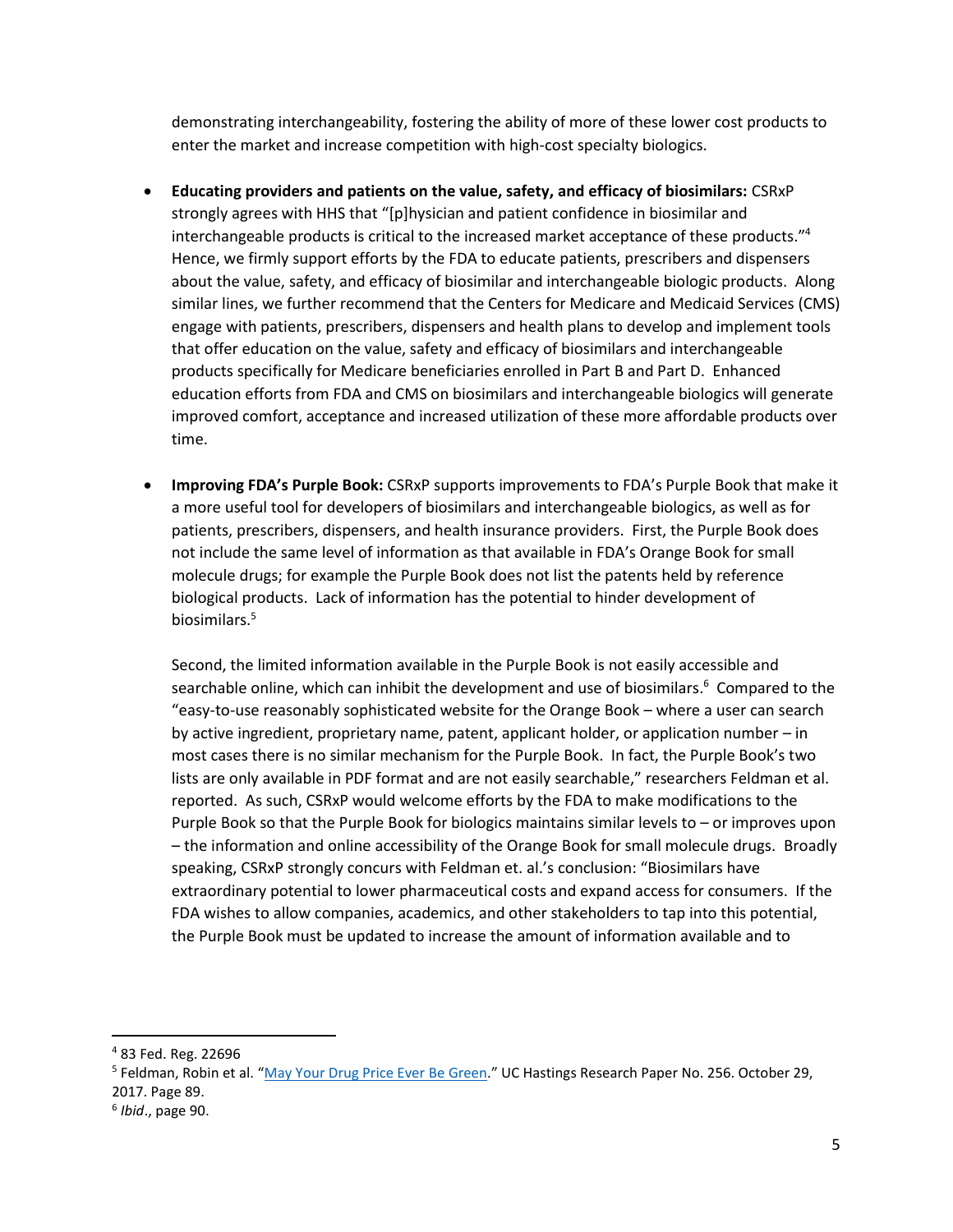improve the accessibility of this information. At the very least the Purple Book should be of the same caliber as the Orange Book; and it should aspire to even better."7

**Shortening the market exclusivity period for brand biologics:** In addition to these policies included in the HHS Blueprint, CSRxP urges HHS to work with the Congress on shortening the market exclusivity period for brand biologics to foster a more robust marketplace for biosimilars and interchangeable biologic products. Currently, reference biologics enjoy a 12-year market exclusivity period. Analyses suggest this amount of time may be unnecessary and prevents lower-cost alternatives from entering the market. Although providing for intellectual property protections is important to encourage innovation and the introduction of medical advancements in the U.S. market, consideration should be given to shortening the periods of exclusivity. It is important to find the right balance of incentives for pharmaceutical companies while alleviating cost pressures for consumers and payers. CSRxP believes that action in this area is particularly important, as a growing proportion of the drug development pipeline is comprised of high cost biologics.

# *3. Disputing the Notion That Drug Makers May Excessively Increase Drug Prices Due to Taxes and Changes in the Medicaid Drug Rebate Program*

The Blueprint asks whether the ACA's tax on brand drug manufacturers, the increase to the Medicaid Drug Rebate (MDR) amounts, and the extension of Medicaid drug rebates to Medicaid managed care organizations has impacted the list prices that manufacturers set, suggesting that these ACA requirements may have caused higher list prices. The trade association representing brand drug manufacturers supported passage of the ACA including its tax on such manufacturers and changes in rebate structures. CSRxP strongly objects to the notion that provisions in the ACA make it acceptable for brand drug companies to set needlessly high list prices and increase those prices at excessively high rates. Drug manufacturers alone are solely responsible for the prices they set and must bear full responsibility for the resultant high out-of-pocket expenses that American patients and families pay every day to receive the treatments they need to get well and stay healthy. Further, the pricing behavior that is occurring today predates the ACA.<sup>8</sup>

## **II. Better Negotiation**

# *A. Improving Transparency in Prescription Drug Pricing in Medicare, Medicaid, and other Forms of Health Coverage*

CSRxP strongly agrees with HHS that improving transparency in prescription drug pricing is a critical component to making prescription drugs more affordable for consumers and taxpayers. Among other benefits, increased transparency will support and better enable transformation of the U.S. healthcare system toward one based on value; will foster more consumer-driven healthcare by better informing patients, prescribers, and dispensers of actual drug costs as they determine the most appropriate treatments to meet individual patient needs; and encourage drug makers to justify the high prices they set for their products.

<sup>7</sup> *Ibid*., page 89.

<sup>&</sup>lt;sup>8</sup> AARP Public Policy Institute. "Rx Price Watch Report: Trends in Retail Prices of Prescription Drugs Widely Used by [Older Americans: 2006 to 2015](https://www.aarp.org/ppi/info-2016/trends-in-retail-prices-of-drugs.html)."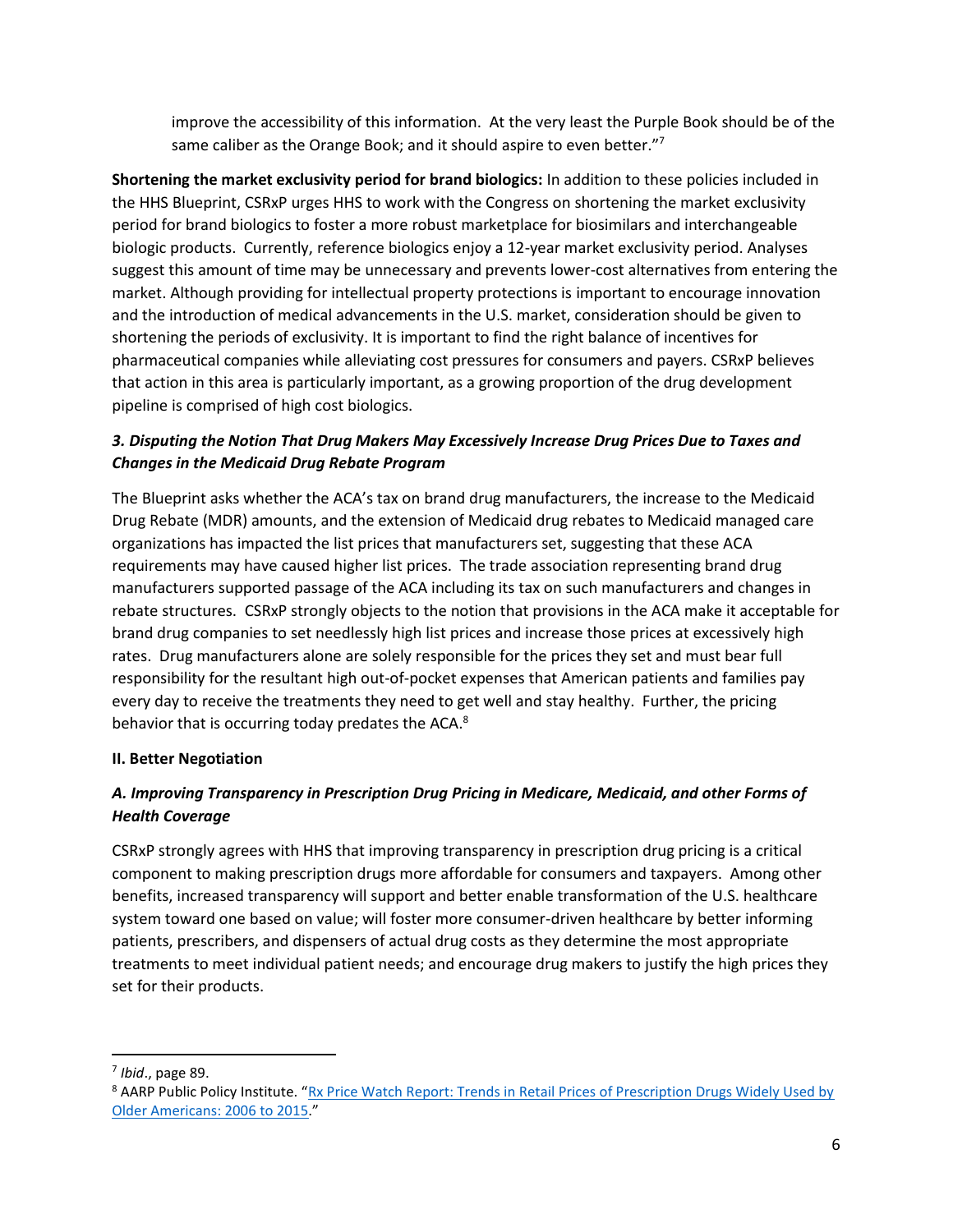Hence, CSRxP welcomes policies in the Blueprint that promote improved drug pricing transparency so long as they have appropriate guardrails to prohibit any violations of confidentiality protections or lead to tacit collusion among manufacturers. For example, frequently updating and increasing the amount of information on the Medicare and Medicaid Dashboards and requiring drug makers to include list prices in direct-to-consumer advertising will meaningfully improve drug pricing transparency and better inform patients of the true costs of treatment options available to them.

Furthermore, CSRxP urges HHS to build on the important transparency policy initiatives ongoing at the Department and described in the Blueprint by adopting policies that will:

- **Mandate that drug makers release details of a drug's unit price, cost of treatment, and projection on federal spending before FDA approval**: Given the significant impact pharmaceuticals have on overall health care spending, manufacturers should be required to disclose information on the estimated unit price for the product, the cost of a course of treatment, and a projection of federal spending on the product so that patients, providers, taxpayers and policymakers have a better understanding of actual treatment costs.
- **Require drug companies to annually report increases in their drugs' list prices:** Similar to requirements already in place for other entities like health insurance providers, hospitals and nursing facilities, pharmaceutical companies should be required to report increases in a drug's list price on an annual basis, as well as how many times during the year the price has increased.
- **Compel drug manufacturers to disclose R&D costs**: Drug makers should be required to disclose how much research was funded by public entities like the National Institute of Health (NIH), other academic entities, or by other private companies, so that regulators and taxpayers can properly weigh return on investment.
- **Produce an annual report on overall prescription drug spending trends.** The Department's Assistant Secretary for Planning and Evaluation (ASPE) previously has discussed important prescription drug spending trends through a March 8, 2016 report entitled "Observations on Trends in Prescription Drug Spending."<sup>9</sup> Reports such as this one from ASPE have given consumers, taxpayers, and policymakers critical information on the significant impact prescription drug spending has on consumers, federal health programs, and the U.S. healthcare system more broadly. However, since then, HHS has not released any subsequent reports. As such, CSRxP urges the Department to continue developing and publishing these reports on an annual basis to interject more transparency into prescription drug costs and pricing.
- **Releasing an annual HHS report on price increases for individual prescription drugs:** CSRxP urges HHS to release an annual report on: (1) the top 100 price increases per year by branded or generic drugs; (2) the top 100 drugs by annual spending and how much the government pays in total for these drugs; and (3) historical price increases for common drugs, including those in Medicare Part B. These important pieces of information will better inform patients, prescribers, dispensers, policymakers, and taxpayers of the significant costs of prescription drugs that consumers face today.

<sup>&</sup>lt;sup>9</sup> HHS ASPE. "[Observation on Trends in Prescription Drug Spending](https://aspe.hhs.gov/pdf-report/observations-trends-prescription-drug-spending)." March 8, 2016.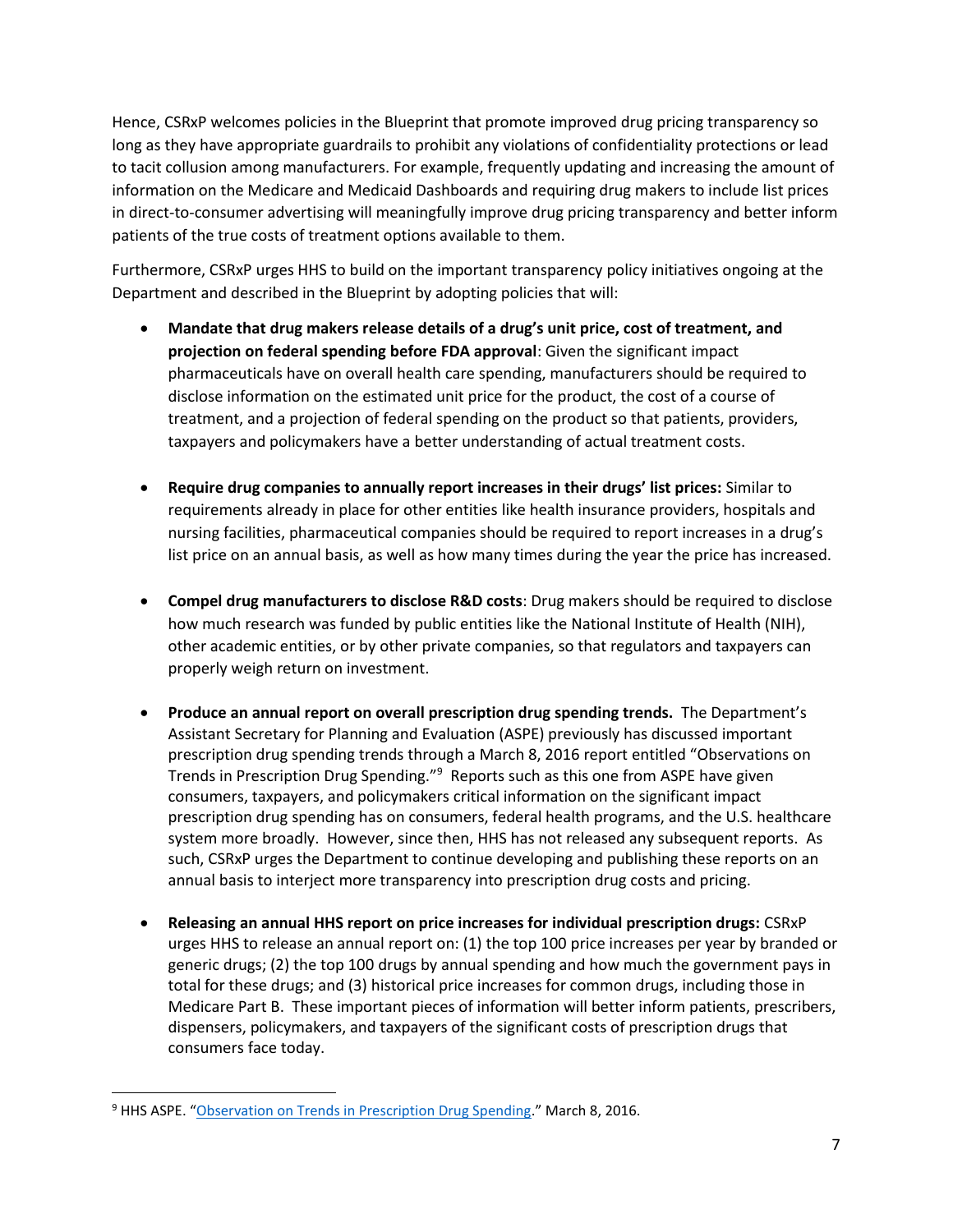#### *B. Improving the Accuracy of National Prescription Drug Spending Data*

CSRxP supports improving the accuracy and transparency of national prescription drug data. Such data will show the high list prices that manufacturers set and increase frequently at high rates. Improved transparency and accuracy importantly will demonstrate the value that health insurance providers and other participants in the drug supply chin such as pharmacy benefit managers (PBMs) deliver for consumers, taxpayers and their clients by negotiating significant rebates and other discounts with drug manufacturers. However, CSRxP cautions that any changes in reporting of national prescription drug spending data should not mask any price increases drug manufacturers implement to make their products more costly for patients and taxpayers. Masking such data would harm – not help – in the important work to look for innovative ways to slow the unsustainable rate of growth in prescription drug costs.

# *C. Promoting Value-Based Arrangements in Federal Health Programs, Including Indications-Based Pricing and Supporting Value-Based Research*

Currently Medicare and Medicaid purchase prescription drugs for their beneficiaries, but not generally in a manner to accommodate value-based payment models. CSRxP agrees with HHS that steps should be taken to ensure these programs can best take advantage of recent developments in value-based purchasing so that all parts of the U.S. healthcare system benefit from market-based negotiating efforts to lower drug prices.

In particular, certain value-based arrangements such as indications-based pricing have the potential to lower drug costs and would benefit from more comparative effectiveness research on the value of various treatment options. Moreover, public and private institutions such as the Institute for Clinical and Economic Review (ICER) have introduced important information into the public domain on the value of particularly high-cost efforts and should receive additional funding for this critical work.

However, CSRxP cautions that value-based arrangements remain in their infancy and oftentimes do not result in lower drug prices. They also have been limited to a very small subset of drugs. More importantly, any savings that accrue from such arrangements are not expected to occur in the immediate near-term, severely limiting their ability to provide meaningful price relief. While representing innovative and important steps in helping to lower drug costs, value-based arrangements do not address the root of the problem, namely that drug prices are too high and brand pharmaceutical companies alone are responsible for the high cost of prescription drugs that American consumers and taxpayers face every day.

## *D. Better Managing High-Cost Medications*

High-cost drugs are significant drivers in the unsustainable growth in prescription drug costs. CSRxP supports efforts to lower this unsustainable growth in spending through the extension of increased flexibility to health insurance providers in managing prescription drug costs. With increased flexibility, health plans can employ their substantial private sector experience to Medicare and lower costs particularly for high-cost medications while maintaining appropriate beneficiary access to treatments needed to get well and stay healthy. Part D plans typically have significant experience in applying appropriate utilization management tools for their commercial clients, which they also can apply to the Part D program. However, when permitting enhanced use of utilization management tools in Part D,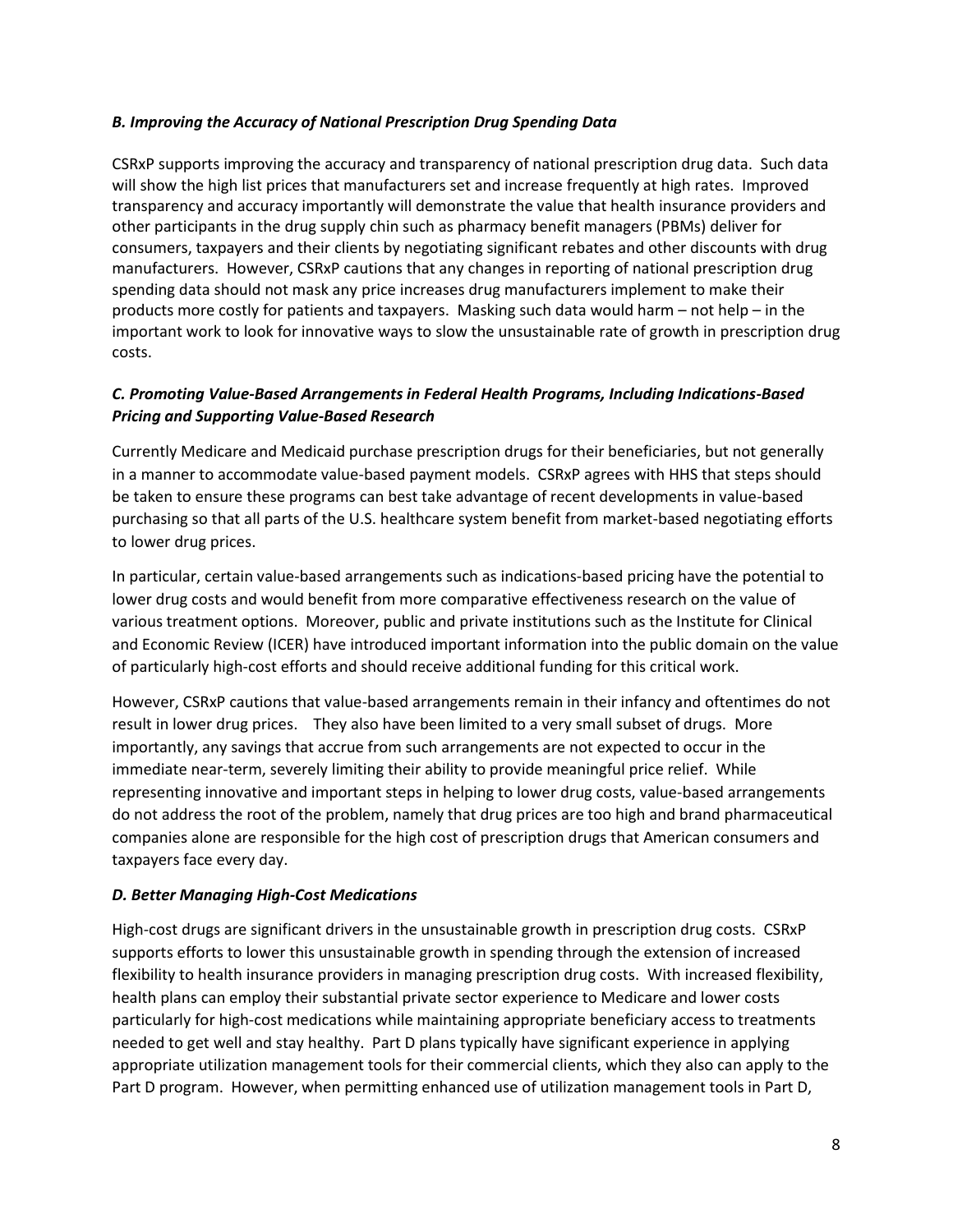CSRxP urges the Department to ensure that all appropriate beneficiary protections remain in place. For example, beneficiaries should have sufficient notice prior to any changes in their drug benefits and ample time to appeal any benefit determinations made by the Part D plan.

CSRxP's support for increased management of high-cost Part D drugs especially those without rebates or other price concessions extends to drugs in the protected classes. Part D plans have little to no leverage in negotiating significant rebates and price concessions for these products given the regulatory safeguards from which they benefit. Beneficiaries taking medications in the protected classes could benefit from lower out-of-pocket costs if Part D plans were able to better manage their use.

As part of these changes, it is imperative that HHS revisit its existing exceptions and appeals processes to ensure that they are transparent, easy-to-understand, and fair. HHS should be willing to regularly revisit and make changes to such processes as necessary.

#### *E. Opposing the Establishment of Long-Term Financing Models for Purchase of High-Cost Drugs*

The Blueprint inquires about the feasibility of establishing long-term financing models for the purchase of prescription drugs. While CSRxP welcomes the goal of looking for innovative methods to lower drug costs, we are very concerned that implementing long-term financing models for purchase of prescription drugs will make prescription drugs less – not more – affordable for consumers and taxpayers.

First, long-term financing models do not address the fundamental issue of whether high-cost drugs are appropriately priced in the first place. These models simply assume that the manufacturer has assigned a correct and appropriate price for the product without actually performing an extensive analysis to demonstrate that the assigned price represents the true value of the product to the patient and her insurer. Manufacturers should have to prove in a highly transparent and verifiable fashion that the price of the product actually accords with its value based on the price they assigned to it.

Moreover, long-term financing mechanisms could encourage drug makers to continue increasing their prices at excessively high rates for years, knowing that the multi-year financing would blunt the total upfront cost of the drug – all at the expense and burden of patients and Federal and State health programs that unfairly would bear such costs. Any lower drug prices generated from market competition incented in traditional insurance benefit designs would be eliminated under long-term financing models, enabling drug makers to increase prices throughout the term of the long-term financing model. Such financing mechanisms merely would function as perpetual debt payments and cost shifts, unfairly transferring the burden of prescription drug affordability from manufacturers to consumers and taxpayers; patients would have to make onerous debt payments for years while Federal and State health programs already faced with significant budgetary challenges would have to absorb even more long-term costs that they simply cannot afford in the current fiscal environment. Highly problematically, these issues would be further compounded if the patient used multiple high-cost medications that were paid for by long-term financing models, placing even more debt and long-term financial burden on Federal and State health programs.

Additionally, long-term financing models would be very challenging to implement and operate. Drug makers likely would insist that State and Federal health programs develop the infrastructure and continuously operate a highly complex financing mechanism, increasing government administrative spending for years. Administrators of these financing programs would have to determine how to handle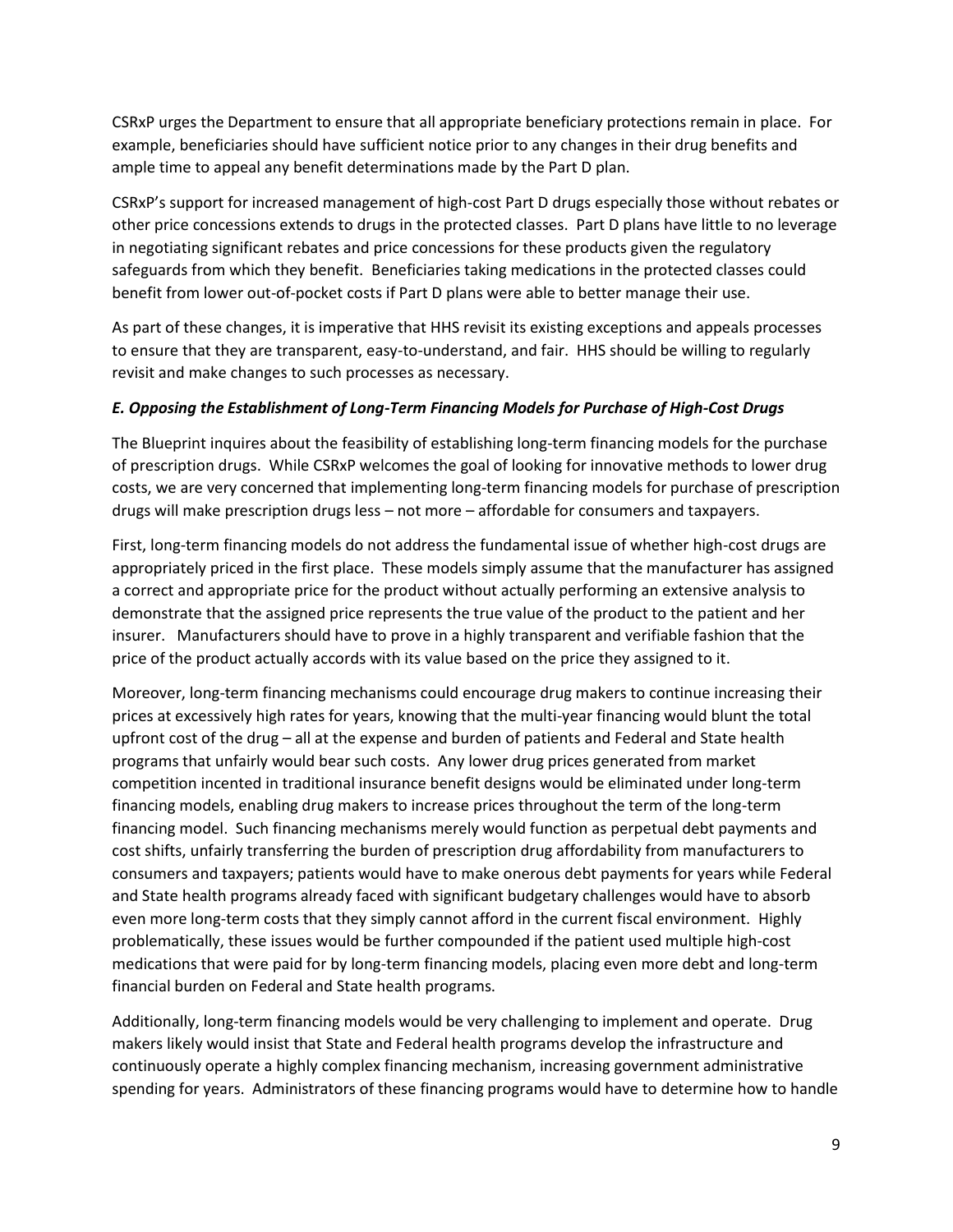situations where a patient takes a drug for a meaningful period time, burdened with significant continuous costs, only to find out during the course of treatment that the drug has not been effective. These patients should not have to bear those costs, although it is unclear how a long-term financing model would handle such unfortunate situations. These represent just a few of the many complexities and operational difficulties long-term financing models present.

Insurers currently manage many costly diseases and conditions such as cancer, traumatic brain injury, and organ transplant, belying the notion that traditional insurance cannot handle the management of expensive treatments today. As such, CSRxP firmly believes that using traditional insurance rather than long-term financing models will better address prescription drug pricing problems for consumers and taxpayers. While we appreciate thoughtful and creative approaches to tackling the challenging problem of prescription drug pricing, long-term financing models simply are not the solution as they simply serve to prop up an unsustainable pricing market.

# *G. Expressing Concern over the Potential Adverse Impact on Medicare Beneficiaries with Shifting Part B Drugs to Part D*

While CSRxP is supportive of policies that can make drugs more affordable for patients and taxpayers, we are concerned that shifting drugs currently covered under Part B to Part D would represent a dramatic shift in Medicare coverage policies, and requires further analysis and cost estimates, particularly on the cost-sharing implications for beneficiaries. In addition, it raises a number of safety and access concerns for beneficiaries. As such, we urge that the Department proceed very cautiously and entirely consider and address all of the operational complexities and challenges associated with such a policy before proposing it for implementation.

First, CMS carefully should review the data to demonstrate to Congress and stakeholders that drugs currently available in both Part B and Part D are less expensive in Part D after rebates, as this data will provide an important indicator of the savings potential for wholesale moving all drugs into Medicare Part D.

Second, beneficiaries face lower coinsurance obligations in Part B (20 percent) than in the standard Part D benefit (25 percent to 33 percent, in the case of specialty products). Increased coinsurance on more medications has the potential to result in significant increases in out-of-pocket spending for patients. The issue is even more concerning for beneficiaries who have purchased Medigap coverage; most of these beneficiaries currently pay no coinsurance for their Part B drugs and would be subject to new coinsurance obligations if Part B drugs were transferred to Part D. For many beneficiaries, particularly those on limited incomes, such an unplanned and costly change could have a substantial adverse financial impact and cause significant anxiety and/or nonadherence. Shifting often-expensive Part B drugs to Part D also could lead to higher Part D premiums, putting such coverage financially out-of-reach for some beneficiaries. Third, shifting all Part B drugs to Part D at once could raise access concerns for patients who need certain medications to get well and stay healthy. Lack of access leads to medication nonadherence, resulting in poor patient health outcomes.<sup>10</sup> Thus, CSRxP wants to ensure that beneficiaries maintain appropriate access to medically necessary therapies. Along those lines, it is imperative that HHS revisit the existing exceptions and appeals processes to ensure they are

l

<sup>&</sup>lt;sup>10</sup> Neiman et al. "[CDC Grand Rounds: Improving Medication Adherence to Chronic Disease Management](https://www.cdc.gov/mmwr/volumes/66/wr/mm6645a2.htm) – [Innovations and Opportunities](https://www.cdc.gov/mmwr/volumes/66/wr/mm6645a2.htm)." November 17, 2017.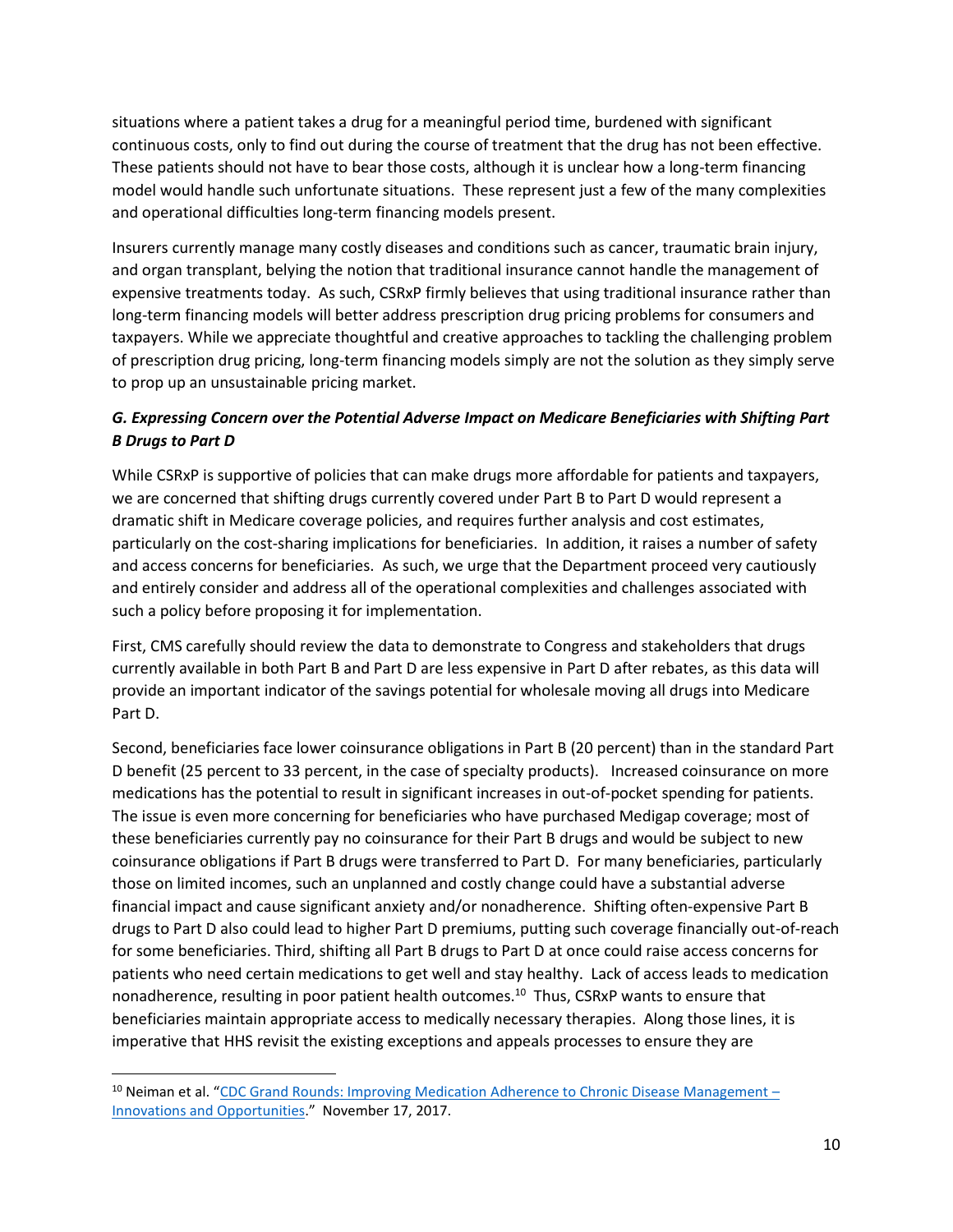transparent, easy-to-understand, and fair. HHS should be willing to regularly revisit and make changes as appropriate to such processes.

Finally, CSRxP is concerned that shifting Part B drugs to Part D could introduce the significant potential for "brown bagging." This occurs when a patient fills a prescription through a pharmacy and brings medication to a physician to have it administered (e.g., moving drugs currently covered under Part B benefit to the Part D benefit). This practice can result in providers losing control of product distribution, thereby losing the ability to ensure product integrity. Moreover, storage and handling issues could arise if drugs are delivered through the mail or patients have to travel long distances to have their drugs infused. Additionally, certain "brown bagged" products may be wasted if the drug expires or cannot be transported when the patient is able to receive the infusion. All of the aforementioned issues represent just a few of the many complexities and operational challenges with shifting Part B drugs to Part D. Hence, CSRxP again urges that HHS proceed with significant caution before implementation of such a policy.

#### **III. Creating Incentives to Lower List Prices**

#### *A. Requiring Drug Manufacturers to Include List Prices in Direct-to-Consumer (DTC) Advertising*

DTC advertising has come under scrutiny as prescription drug spending takes up a bigger portion of health care dollars each year both for consumers and taxpayers and has the potential to lead to overutilization of high-cost medicines. Presenting list prices in DTC advertising will make patients much more aware of prescription drug costs when they talk with their providers about treatment options for their individual healthcare needs. Thus, CSRxP urges FDA to require drug makers to include list prices – and list price increases – in DTC advertisements for their products.

To further enhance transparency for patients and providers, CSRxP recommends that drug manufacturers include list prices and list price increases in DTC ads. We also recommend that the list price reflect the course of treatment for the average patient; if it is a maintenance drug that is taken for an extended period of time (e.g. longer than one year), the price should be for a 30-day fill period for the average patient. If it is a drug with a course of treatment less than one year, the list price should be for the course of treatment for the average patient. Disclosing list prices, list price increases, price increase frequency, and the cost for the course of treatment of an average patient will better inform patients of the treatment options available to them. This will enable patients to become more engaged in consumer-driven healthcare decisions and determine which treatments best meet their individual care needs.

## *B. Frequently Updating and Expanding the Amount of Information Available on the Medicare and Medicaid Drug Dashboards*

The Medicare and Medicaid Dashboards present valuable data and information to consumers, providers, taxpayers, and policymakers on prescription drug costs in those programs in a transparent manner. Enhanced transparency fosters a better understanding of the unsustainable growth in prescription drug pricing that consumers and taxpayers face every year. Hence, we appreciate HHS updating both Dashboards and urge the Department to continue updating them on a frequent basis.

As HHS continues to update the Dashboards, CSRxP urges the Department to include information on list prices, list price increases, and year-over-year pricing data. We particularly welcome and appreciate the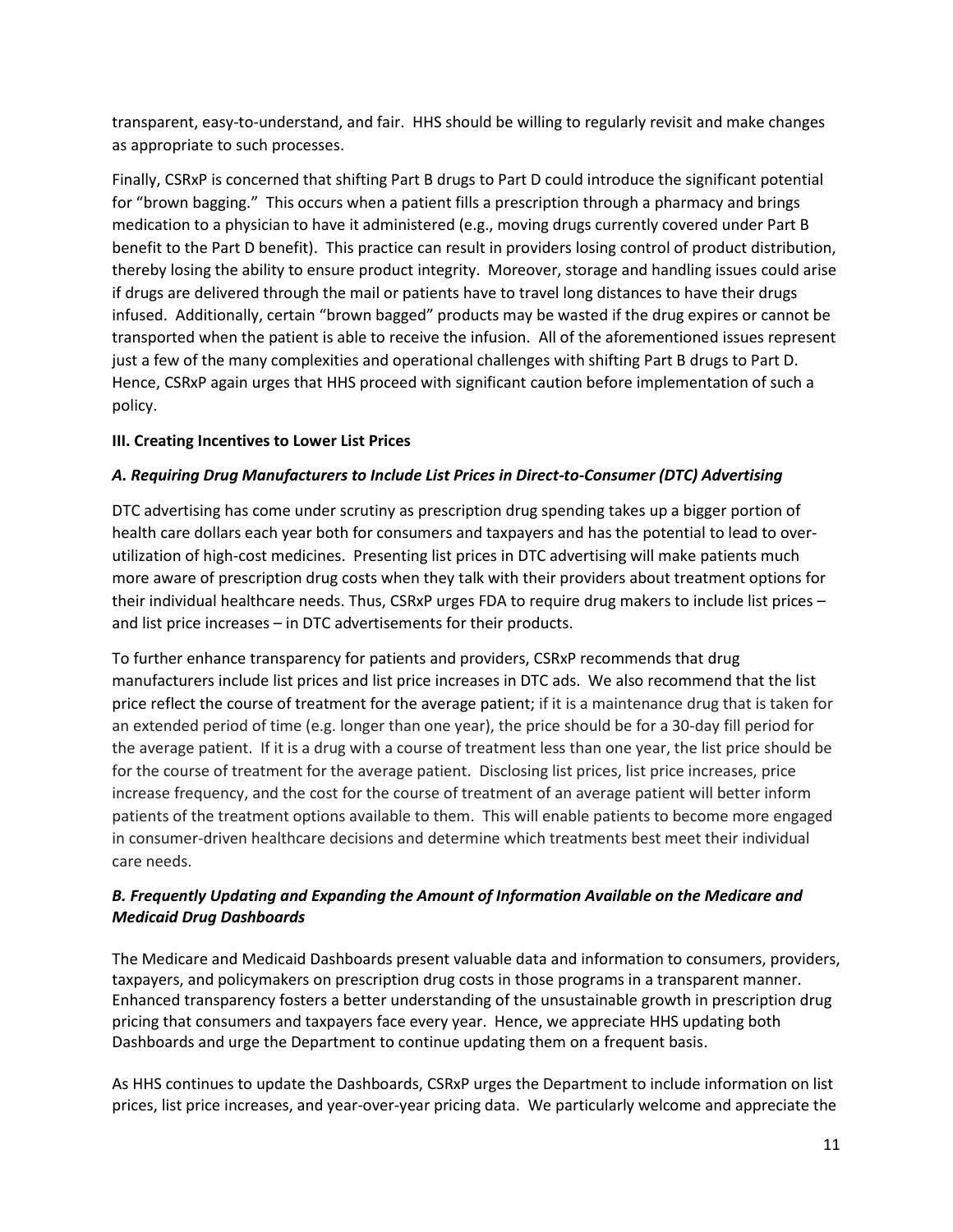new data included in the Dashboards on manufacturers and manufacturer rebates; we recommend that HHS continue to update and add more comprehensive information on rebates to further enhance transparency in prescription drug pricing. Additionally, the Medicare Drug Dashboard previously included data on the number of beneficiaries using Part D drugs and the average cost-sharing they paid according to whether the beneficiary had Low-Income Subsidy (LIS) status or not; CSRxP urges HHS to reintroduce this information to the Dashboard. In sum, CSRxP recommends the continued addition of more data to the Dashboards to extend increased transparency to consumers and taxpayers on prescription drug pricing.

## *C. Establishing Lookback Periods for Medicare Part B and Part D Drugs*

CSRxP appreciates HHS consideration of innovative ways to lower high list prices for prescription drugs. Therefore, we are interested in potential policies that would discourage manufacturers from raising prices for Part B and Part D drugs over a certain lookback period in time. For example, we are interested in a policy that would permit CMS to assign a Healthcare Common Procedure Coding System (HCPCS) code to a Part B drug immediately at launch if the manufacturer committed to a certain price over a specific lookback period. We also are interested in a policy that would prohibit an otherwise eligible drug from benefiting from Part D "protected class" status in if its manufacturer increased the price or did not provide a discount over a particular lookback period; CMS's program guidance requiring coverage of all or substantially all drugs in the "protected classes" in particular does not deter drug makers from raising prices, giving insurers little to no leverage in negotiations with manufacturers for price discounts. CSRxP cautions, however, that implementing lookback periods in Part B and/or Part D would present significant program complexities and operational challenges and thus recommend that HHS thoroughly consider these issues prior any proposals for policy implementation.

## *D. Eliminating the Inflationary Cap for Drugs Covered by Medicaid*

CSRxP welcomes policies that will improve the affordability of prescription drugs for consumers and taxpayers and recognizes that eliminating the inflationary rebate cap for drugs covered under the Medicaid Rebate Program has the potential to discourage drug makers from implementing large price increases. Hence, this policy possibly can represent one tool as part of a broader solution to lower drug prices for Americans. That said, CSRxP recommends that HHS proceed cautiously when implementing this policy, recognizing that it could result in unanticipated changes to the Medicaid drug program. CSRxP wants to ensure that Medicaid beneficiaries continue to have access to the prescription drugs they need to get well and stay healthy and does not support policies that would hinder or negatively impact such access.

## *E. Recognizing the Value of the 340B Program*

The 340B program provides meaningful relief from high prescription drug costs for safety-net providers that serve many of the nation's most vulnerable patients. As such, CSRxP urges the Department to ensure that safety-net providers and their patients continue to benefit from the critical drug savings afforded by the 340B program. Furthermore, the 340B program will be further served by finalizing rulemaking to penalize manufacturers that "knowingly and intentionally charge a covered entity more than the ceiling price for a covered outpatient drug" (340B Drug Pricing Program Ceiling Price and Manufacturer Civil Monetary Penalties Regulation). The effective date of this rule has been delayed five times and currently will not be effective until July 1, 2019. The Health Resources and Services Administration (HRSA) will improve the integrity of the 340B program by implementing this rule.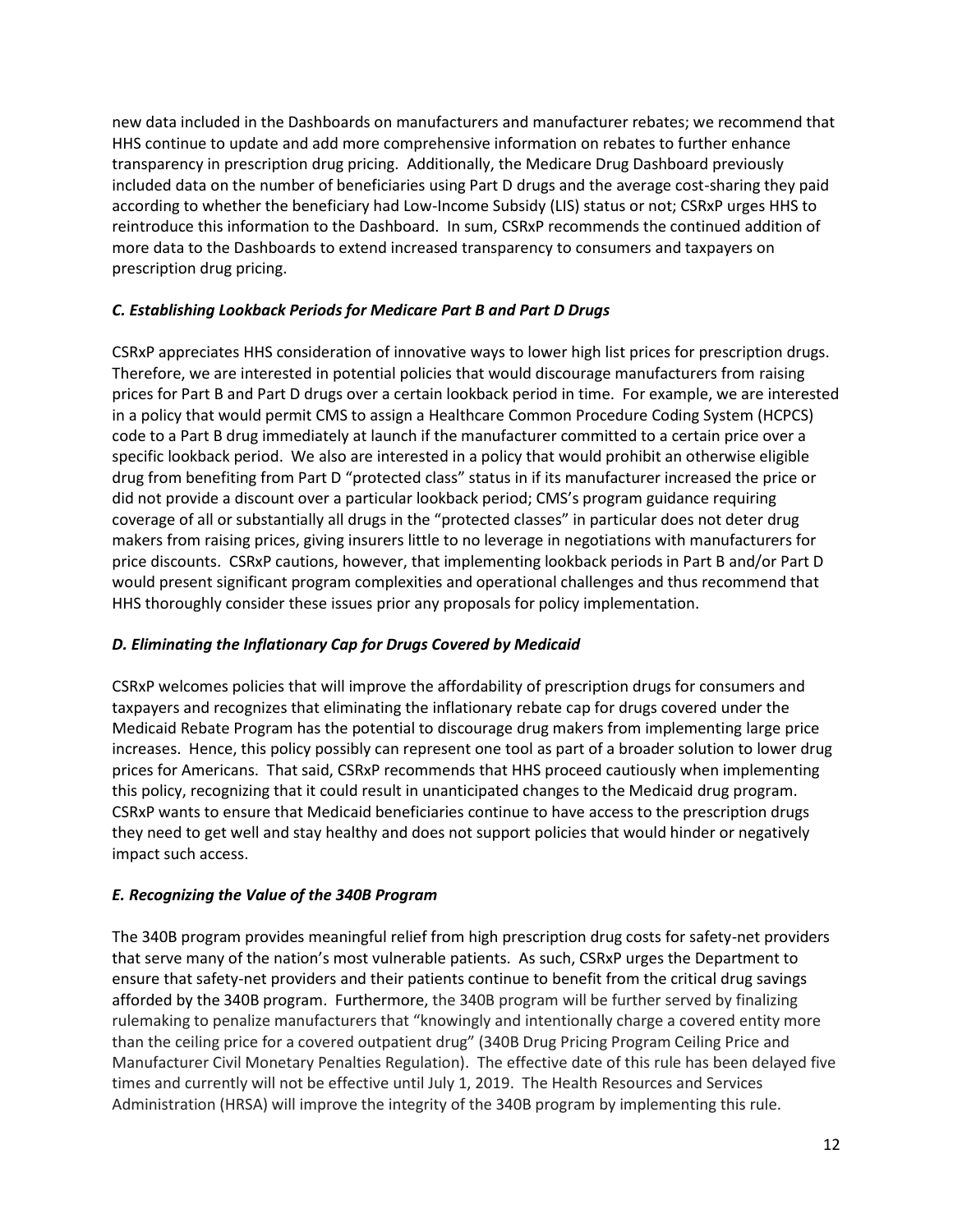## *F. Maintaining Current Policy Prohibiting Manufacturer Coupons in Federal Health Care Programs*

Manufacturer coupons can induce unnecessarily utilization and correspondingly cause unnecessary spending on prescription drugs by Federal health care programs like Medicare Part D and their enrollees.<sup>11</sup> Indeed, manufacturer coupons appear to allow drug prices to grow more quickly than they would otherwise: branded drugs with coupons experience growth of 12 to 13 percent per year, compared with 7 to 8 percent per year for branded drugs without coupons.<sup>12</sup> As such, the drug industry appears increasingly to have relied on coupons to sell its products during the past five years. There were fewer than 100 brand-name drugs with coupon programs in 2009; in 2016, there are nearly 750 coupons to help patients pay for their drugs.<sup>13</sup> Therefore, CSRxP supports HHS maintaining current policy of banning drug manufacturer coupons in Federal healthcare programs.

First, the Anti-Kickback Statute prohibits drug coupons because they "induce the purchase of Federal health care program items or services," according to the HHS Office of the Inspector General (OIG) – that is, the drug manufacturer offering the coupon is directly benefiting from its use. <sup>14</sup> Second, when consumers use coupons for brand drugs over generics, this raises costs for everyone in the form of higher premiums and increases federal health care program costs for taxpayers. The HHS OIG recognized this phenomenon when prohibiting coupons in Federal health care programs: "[t]he availability of a coupon may cause physicians and beneficiaries to choose an expensive brand-name drug when a less expensive and equally effective generic or other alternative is available."<sup>15</sup> Hence, to protect against unnecessary spending, CSRxP recommends keeping the existing prohibition on manufacturer coupons in Federal health care programs. We note that even though coupons are banned in government programs, enforcement is inconsistent and thus suggest more consistent enforcement going forward. Further, if HHS ultimately determines that it will permit some coupons in Federal health care program we urge that coupons only should be available for medications without therapeutic equivalents and should not count toward a beneficiary's True Out-of-Pocket (TrOOP) costs for purposes of Medicare Part D.

## *G. Limiting or Prohibiting Rebates in Medicare Part D*

The Blueprint asks whether limiting or prohibiting pharmacy benefit managers (PBMs) from negotiating rebates for Part D drugs could lower costs for consumers and taxpayers and would lower drug list prices. While CSRxP very much shares HHS's concern that list prices for drugs are too high and welcomes actions that will actually bring down list prices, we disagree that PBMs are responsible for high list prices. In fact, brand drug companies alone set excessively high list prices and continuously implement significant price increases. By contrast, PBMs negotiate with drug manufacturers to lower costs for Medicare Part D enrollees, as well as employers, unions, and government plans offering prescription drug coverage.

<sup>&</sup>lt;sup>11</sup> Nuys et. al. "[A Perspective on Prescription Drug Copayment Coupons](http://healthpolicy.usc.edu/documents/2018.02_Prescription%20Copay%20Coupons%20White%20Paper_Final.pdf)." USC Leonard D. Schaeffer Center for Heath Policy & Economics. February 2018.

<sup>&</sup>lt;sup>12</sup> Dafny et. al. "[Kellogg Insight: Prescription Drug Coupons Actually Increase Healthcare Spending by Billions](https://insight.kellogg.northwestern.edu/article/prescription-drug-copay-coupons-hurt-generic-competition)." October 3, 2017.

<sup>&</sup>lt;sup>131313</sup> Johnson, Carolyn. "Secret rebates, coupons, and exclusions: how the battle over high drug prices is really [being fought](https://www.washingtonpost.com/news/wonk/wp/2016/05/12/the-drug-price-arms-race-that-leaves-patients-caught-in-the-middle/?noredirect=on&utm_term=.47a90405db85)." The Washington Post. May 12, 2016.

<sup>&</sup>lt;sup>14</sup> HHS OIG. "[Special Advisory Bulletin: Pharmaceutical Manufacturer Copayment Coupons](https://oig.hhs.gov/fraud/docs/alertsandbulletins/2014/SAB_Copayment_Coupons.pdf)." September 2014, page 3.

<sup>15</sup> *Ibid*. page 2.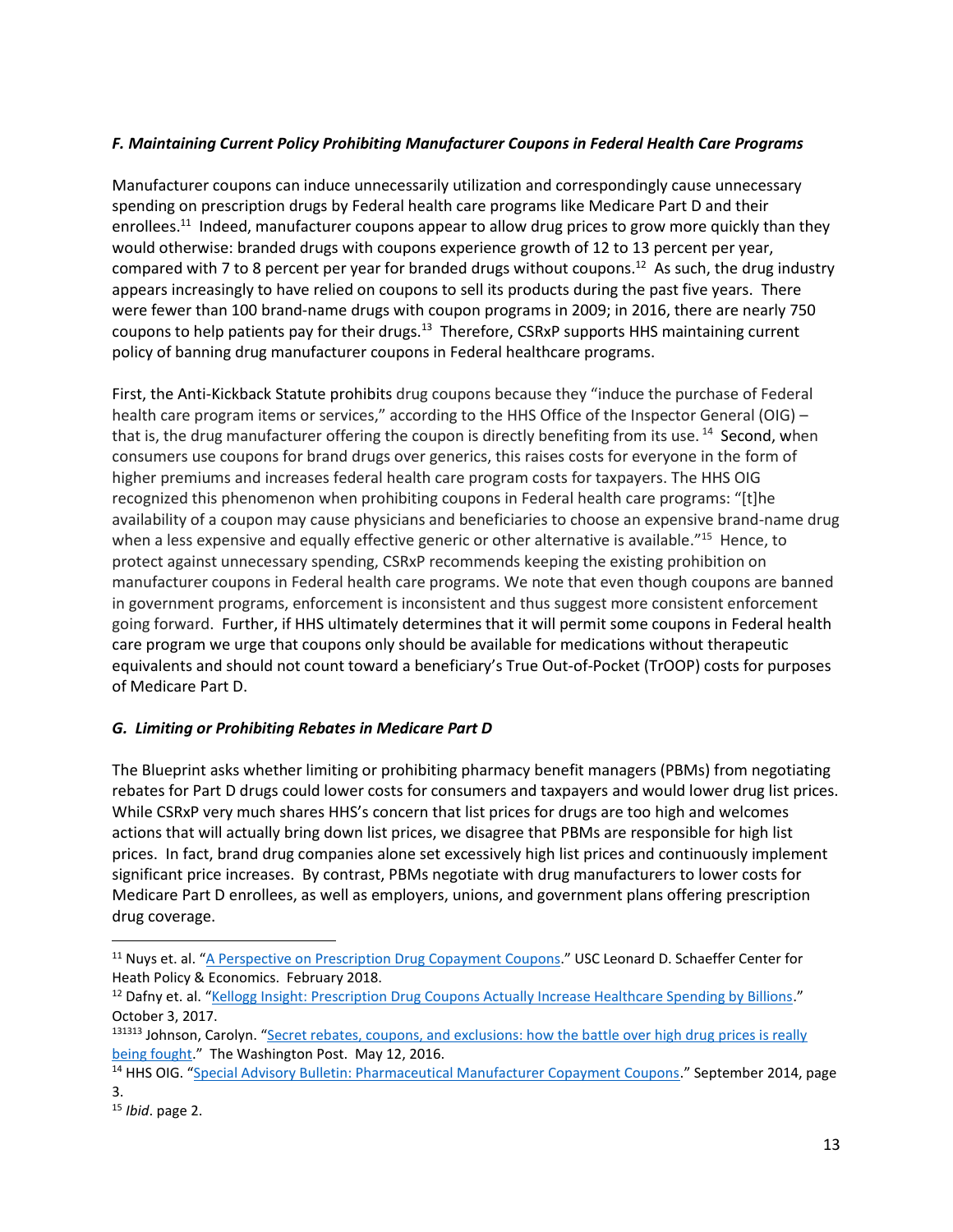Indeed, a recent study found that there is no correlation between the prices drug companies set and the rebates they negotiate with PBMs and that drug companies increase prices regardless of rebate levels. <sup>16</sup> In certain instances, the study pointed to prominent cases of higher-than-average price increases in drug categories where manufacturers negotiated relatively low rebates and, conversely, prominent cases of lower-than-average price increases in drug categories where manufacturers negotiate relatively high rebates.<sup>17</sup> In other words, rebates negotiated by PBMs do not correlate with or necessarily lead to higher list prices; instead, brand drug makers set those excessively high prices and frequently raise them, needlessly increasing costs and placing undue burden on patients and taxpayers.

In fact, rebates and other discounts negotiated by PBMs and Medicare Part D plans produce significant savings for the program and its beneficiaries. One recent analysis estimated that PBMs and Part D plans saved Part D and its beneficiaries over \$20 billion in drug costs in 2017 and are projected to save the program more than \$300 billion from 2017 to 2026.<sup>18</sup> Similarly, in their most recent report, the Medicare Trustees projected significantly slower growth in Part D spending in part due to higher manufacturer rebates negotiated by PBMs.<sup>19</sup> Again, while CSRxP appreciates the intent of the question in looking to solve this critical problem, we disagree that PBMs are the cause. Instead, the root cause of the problem belongs to drug makers and drug makers alone, which set high list prices and routinely raise them.

## *H. Adoption of Policies Other than Point-of-Sale Rebates to Lower Out-of-Pocket Spending for Medicare Part D Enrollees*

The Blueprint notes that HHS previously released a Request for Information (RFI) soliciting comment on potential policy approaches for applying some manufacturer rebates and all pharmacy price concessions to the price of a Medicare Part D drug at point-of-sale (POS).<sup>20</sup> CSRxP appreciates the intent of the policy under consideration, which could provide meaningful assistance to a limited number of Medicare Part D beneficiaries with high out-of-pocket prescription drug costs. However, as CMS acknowledges in the RFI, the policies likely would lower costs for a small number of beneficiaries at the expense of significant premium increases for *all* Part D enrollees.<sup>21</sup> Such an outcome in particular would negatively impact the many Medicare beneficiaries who live on fixed incomes and simply cannot afford unnecessary increases to their monthly Part D premiums. We know that HHS agrees with us that prescription drug coverage should become more – not less – affordable for all Part D enrollees.

Moreover, and of significant concern, is the fact that minimum POS rebates would substantially raise Medicare Part D program costs while perversely increasing the profitability of the brand pharmaceutical industry. The HHS actuaries estimate that the policy could cost taxpayers between roughly \$27 billion to

<sup>&</sup>lt;sup>16</sup> Visante. "[No Correlation between Increasing Drug Prices and](https://www.pcmanet.org/wp-content/uploads/2017/04/Visante-Study-on-Prices-vs.-Rebates-By-Category-FINAL-3.pdf) Manufacturer Rebates in Major Drug Categories." April 2017.

<sup>17</sup> *Ibid*.

<sup>&</sup>lt;sup>18</sup> Milliman. "Value of Direct and Indirect Remuneration: Impact on Part D Prescription Drug Plan (PDP) [Stakeholders](https://www.pcmanet.org/wp-content/uploads/2017/07/Value-of-PDP-DIR_20170706.pdf)." July 2017.

<sup>&</sup>lt;sup>19</sup> The Board of Trustees, Federal Hospital Insurance and Federal Supplementary Insurance Trust Funds. "2018 [Annual Report of the Board of Trustees of the Federal Hospital Insurance and Federal Supplementary Insurance](https://www.cms.gov/Research-Statistics-Data-and-Systems/Statistics-Trends-and-Reports/ReportsTrustFunds/Downloads/TR2018.pdf)  [Trust Funds](https://www.cms.gov/Research-Statistics-Data-and-Systems/Statistics-Trends-and-Reports/ReportsTrustFunds/Downloads/TR2018.pdf)," page 112.

<sup>20</sup> 82 Fed. Reg. 56336

<sup>21</sup> 82 Fed. Reg. 56421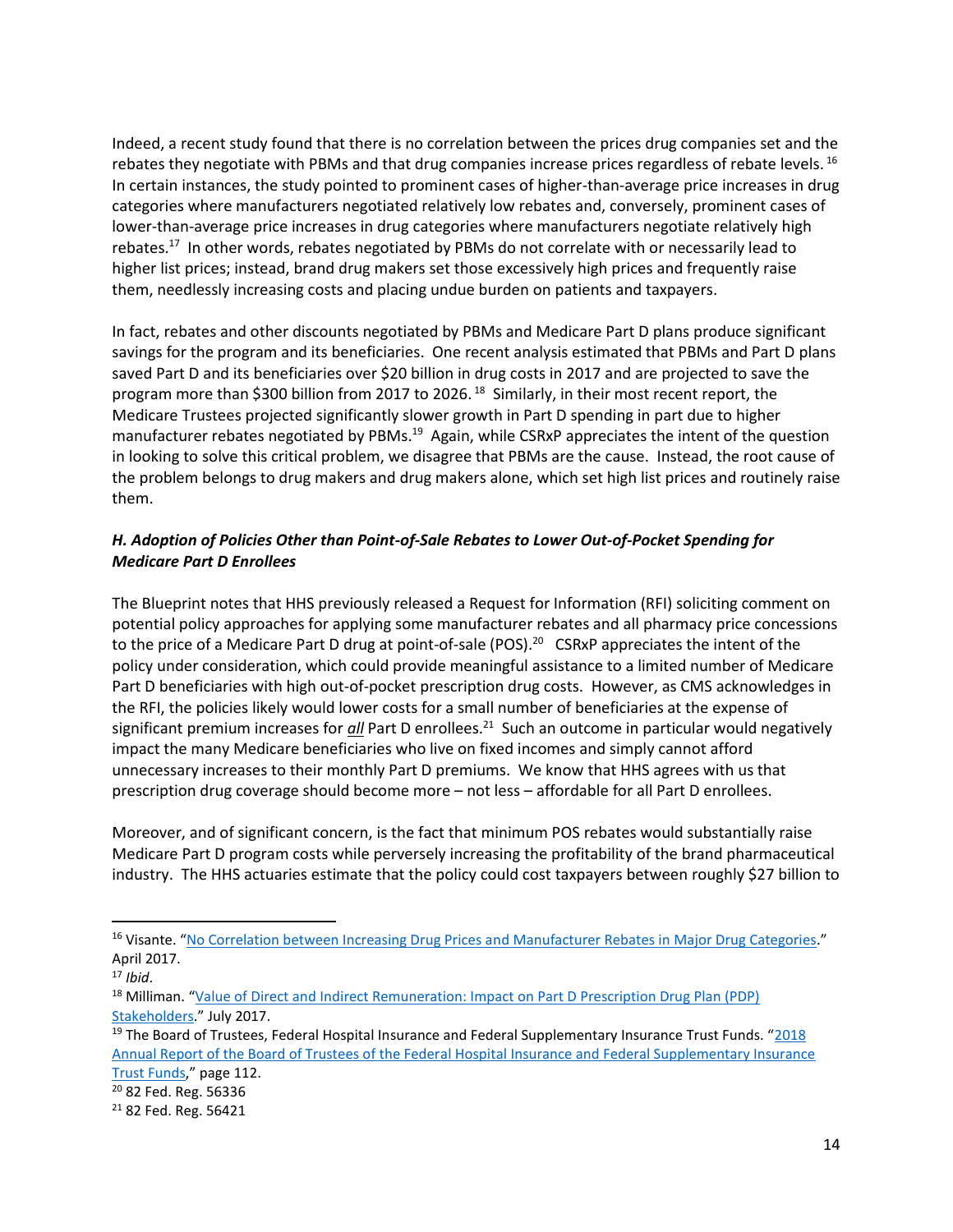\$82 billion over ten years, depending on the minimum rebate amount.<sup>22</sup> Brand drug manufacturers, in turn, would pay out nearly \$10 billion to \$29 billion less in price discounts in the Part D coverage gap over ten years.<sup>23</sup> Such outcomes are extremely unfortunate for taxpayers as well as current and future Medicare beneficiaries given that they inappropriately place Medicare on less sound financial footing. Indeed, the Medicare Payment Advisory Commission (MedPAC) shares our concerns and, consequently, "strongly encourage[d]" CMS to find a less complex policy to lower out-of-pocket spending for Part D enrollees in its comments on the RFI.<sup>24</sup>

Finally, and most importantly, a policy to implement minimum rebates for Medicare Part D drugs at POS simply does not address the root cause of the unsustainable growth in prescription drug costs: brand drug manufacturers alone set list prices too high and regularly raise those prices at excessively high rates. Again, while CSRxP very much appreciates the intent of this policy under consideration, we would believe alternative market-based approaches could lower high list prices for prescription drugs and reduce the out-of-pocket prescription drug spending burden that Medicare beneficiaries and all American patients and families unfortunately face every day.

## **IV. Reducing Patient Out-of-Pocket Spending**

# *A. Support for Actionable and Meaningful Tools to Increase Transparency and Help Beneficiaries Make Informed Part D Choices without Imposing Significant Burden on Health Care Entities*

CSRxP very much appreciates the Department's intent to increase transparency in the Medicare Part D Explanation of Benefits (EOB) form. However, we are concerned that adding information on rate of price change could be administratively challenging to implement and could place significant burden on Part D plans. Moreover, we are concerned that too much information potentially could cause confusion and possibly upset beneficiaries, worrying them about price increases they may or may not actually experience depending on their plan benefit design. Thus, while we strongly agree with HHS that improving transparency in prescription drug pricing is critical, CSRxP believes that making this information available to beneficiaries when it is actionable is most important for Medicare beneficiaries.

The period during which new information on rates of change in drug pricing is most actionable is during Part D open enrollment season. Occurring once per year, this is the time when beneficiaries make decisions on Part D plan enrollment for the upcoming benefit year. Rates of change in drug prices would add to the information available to beneficiaries to make more informed choices on the Part D plans that best meet their individual care needs. We also encourage HHS to develop standard language for Part D sponsors to use when communicating this information to help reduce confusion for beneficiaries.

# *B. Concern over Significant Operational Challenges in Requiring Pharmacists to Inform Beneficiaries about Drug Price Changes*

CSRxP welcomes policies that arm consumers with information to make more informed choices on the medications that best meet their individual treatment needs and budgets. Successful implementation would require pharmacists to be continuously fully informed of all price changes in all Part D plans

 $\overline{\phantom{a}}$ <sup>22</sup> 82 Fed. Reg. 56425

<sup>&</sup>lt;sup>23</sup> 82 Fed. Reg. 56425

<sup>&</sup>lt;sup>24</sup> [MedPAC January 3, 2018 letter to CMS Administrator Verma on CMS-4182-P,](http://www.medpac.gov/docs/default-source/comment-letters/01032018_partc_d_comment_v2_sec.pdf?sfvrsn=0) pages 14 - 15.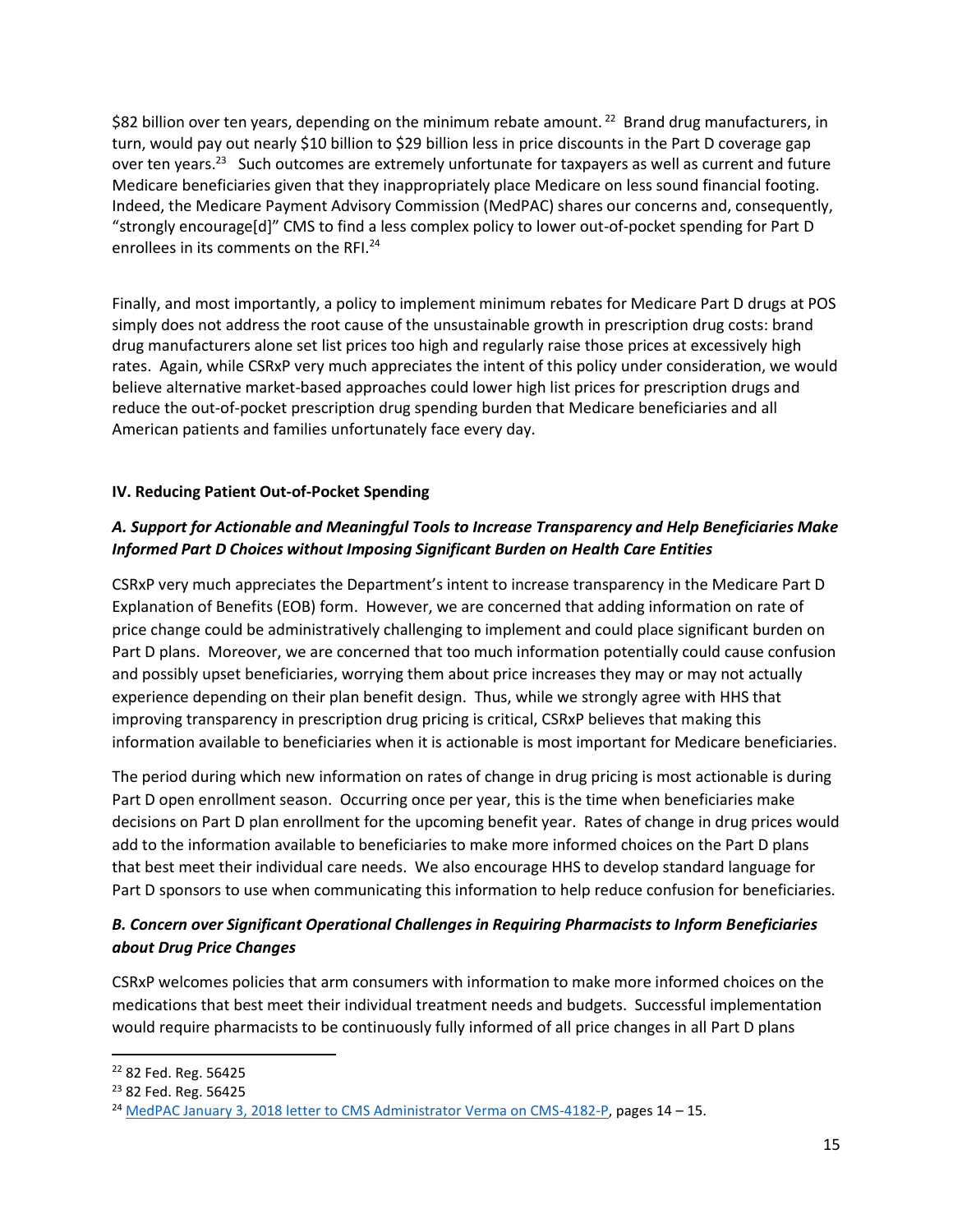available to all beneficiaries in their market. Prices increase frequently and vary by each insurance plan. Hence, it would be nearly impossible for pharmacists to remain continuously current on all price changes impacting the Medicare beneficiaries they serve. Thus, we suggest that the Department not pursue a policy to require to inform beneficiaries about drug price changes. That said, we very much appreciate the intent of the policy to better educate patients about prescription drug prices and welcome other policies that would improve drug pricing information available to patients in a less administratively complex manner.

# *C. Informing Beneficiaries with Medicare Part B and Part D about Cost-Sharing and Lower Cost Alternatives*

CSRxP agrees it would be helpful for the prescriber and the patient to have access to cost-sharing information through real-time benefit inquiry (RTBI) software at the point of prescribing, assuming that the software is available. With this information, patients and prescribers would be better able to determine if a lower cost alternative is available and should be considered. This technology also has the potential to reduce the workloads of the prescriber and pharmacist since the technology could provide information immediately about the patient's formulary and whether additional work is required for the prescriber or pharmacist in order for the beneficiary to access a given drug, for example due to prior authorization requirements. Therefore, CSRxP believes that policies that would support increased availability of RTBI software could be beneficial to patients, prescribers, and pharmacists. **V. Additional Policies to Reduce the Unsustainable Growth in Prescription Drug Costs**

Brand biopharmaceutical companies employ a variety of anti-competitive tactics to delay competition and keep lower cost generic drugs and biosimilars from entering the market. These inappropriate and unfair abuses effectively extend the period of market exclusivity for brand products and, consequently, cause consumers to face needlessly high out-of-pocket expenses and Federal and State governments to engage in unnecessary spending on prescription drugs. To help combat these anti-competitive tactics by brand drug makers, CSRxP urges HHS to work with the Congress to adopt the bipartisan, market-based solutions described below, which inject more competition into the market after brand products already have benefitted from market exclusivity post FDA approval.

## *A. Enhancing Oversight of "Pay-for-Delay" Settlements*

 $\overline{\phantom{a}}$ 

Brand and generic drug makers enter into patent dispute settlements – often referred to as "pay-fordelay" settlements – that result in a generic company agreeing to refrain from marketing its products for a specific period of time in return for compensation (often undisclosed) from the branded company. The Federal Trade Commission (FTC) has cited these arrangements as anti-competitive and estimates that they cost consumers and taxpayers \$3.5 billion in higher drug costs every year.<sup>25</sup> More recently, these settlements unfortunately have extended to biologics, delaying the entry of less costly biosimilars into the market. For example, the top-selling product in the world, Humira, with global sales exceeding \$18 billion in 2017 and a more than doubling of its price over the past five years, will not face biosimilar

<sup>25</sup> FTC. "[Pay-for-Delay: How Drug Company Pay-Offs Cost Consumers Billions](https://www.ftc.gov/sites/default/files/documents/reports/pay-delay-how-drug-company-pay-offs-cost-consumers-billions-federal-trade-commission-staff-study/100112payfordelayrpt.pdf)." January 2010.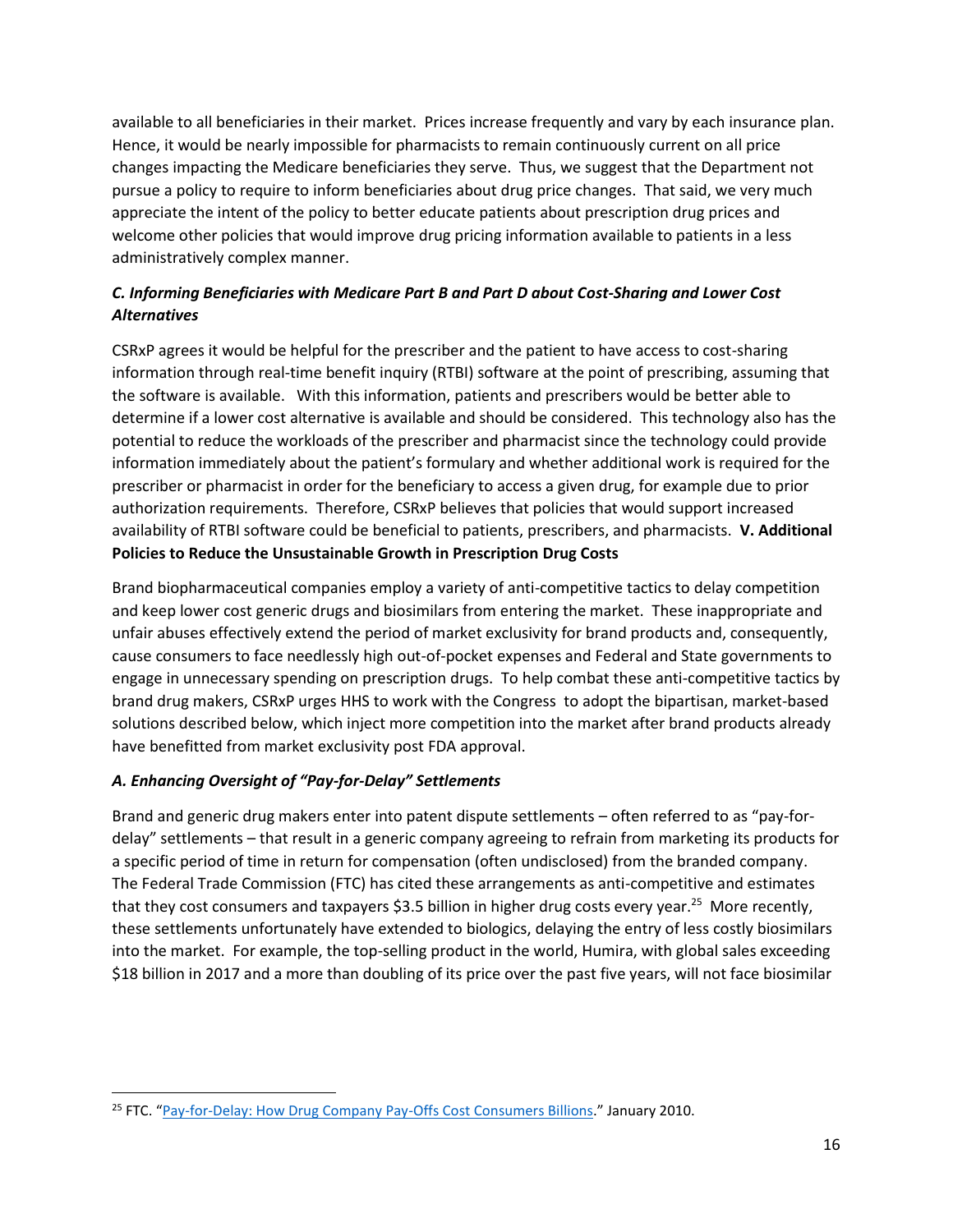competition until 2023 due to a settlement agreed to by the brand and biosimilar manufacturer of the product.<sup>26</sup> <sup>27</sup> <sup>28</sup>

"Pay-for-delay" settlements hurt consumers who need to have lower out-of-pocket costs, especially when taking high-cost specialty medications like Humira, as well as taxpayers who effectively have to foot the bill of delayed competition. As such, CSRxP urges robust oversight and opposition to settlements that are deemed anticompetitive and prevent generics and biosimilars from entering the market in a timely manner.

## *B. Targeting Exclusivity Protections to Truly Innovative Products*

Currently, pharmaceutical manufacturers can extend patent and market exclusivity protections by seeking approval for a "new" product that is essentially the same as the original product, such as extended release formulations or combination therapies that simply combine two existing drugs into one pill – tactics often referred to as "evergreening" or "product hopping." Generic dispensing laws generally permit pharmacists to substitute a generic for a brand only when the products are exactly same. Reformulations of original products are not the same as the original product and, thus, "dispense as written" generally prohibits pharmacists from switching the reformulated product with the generic. Thus, these reformulated and combination therapies effectively can delay generic competition and keep prescription drug costs needlessly high for consumers.

A recent analysis by researchers Shadowen et al. suggests that consumers can lose up to \$2 billion per year per each anti-competitive product reformulation.<sup>29</sup> Specifically, the study analyzed a comprehensive database of more than 400 pharmaceutical reformulations from 1995 through April 2009 and showed that 32 reformulations representing more than \$28 billion in combined annual sales were temporally linked to imminent generic competition and clearly "suspect," e.g. "minor reformulations such as changes from capsule to tablet or vice versa; changes in chemical structure that yielded little or no consumer value; and multiple seriatim product reformulations."<sup>30</sup> Additionally, 22 reformulations with combined annual sales of \$15.8 billion involved switches to extended release or "combination" products.<sup>31</sup> In other words, the study demonstrated that both reformulations and "combination" products raise potentially significant anti-competitive concerns and should be monitored. Notably, the analysis found that not all reformulations appeared to pose competition concerns as they were not linked temporally to generic entry.

Increasing scrutiny of anti-competitive tactics like "evergreening" and "product hopping" will bring generic options and lower costs to consumers more quickly. Therefore, CSRxP urges HHS to work with appropriate Federal agencies to enhance scrutiny of these schemes. Those that may be deemed anti-

<sup>&</sup>lt;sup>26</sup> AbbVie. "[AbbVie Reports Full-Year and Fourth-Quarter 2017 Financial Results](https://news.abbvie.com/news/abbvie-reports-full-year-and-fourth-quarter-2017-financial-results.htm)." January 26, 2018.

<sup>&</sup>lt;sup>27</sup> Reuters. "[AbbVie, Amgen settlement sets Humira U.S. biosimilar launch for 2023](https://www.reuters.com/article/us-abbvie-amgen-humira/abbvie-amgen-settlement-sets-humira-u-s-biosimilar-launch-for-2023-idUSKCN1C32G5)." September 28, 2017.

<sup>&</sup>lt;sup>28</sup> The Center for Biosimilars. "[Latest Humira Price Increase Could Add \\$1 Billion to US Healthcare System in 2018](http://www.centerforbiosimilars.com/news/latest-humira-price-increase-could-add-1-billion-to-us-healthcare-system-in-2018)." January 5, 2018.

<sup>&</sup>lt;sup>29</sup> Shadowen, Steve et. al. "[Anticompetitive Product Changes in the Pharmaceutical Industry](https://papers.ssrn.com/sol3/papers.cfm?abstract_id=1792864)." Rutgers Law Journal, Vol. 41, No. 1-2, Fall/Winter 2009, page 78.

<sup>&</sup>quot; <sup>30</sup> *Ibid*., page 3.

<sup>31</sup> *Ibid*., page 3.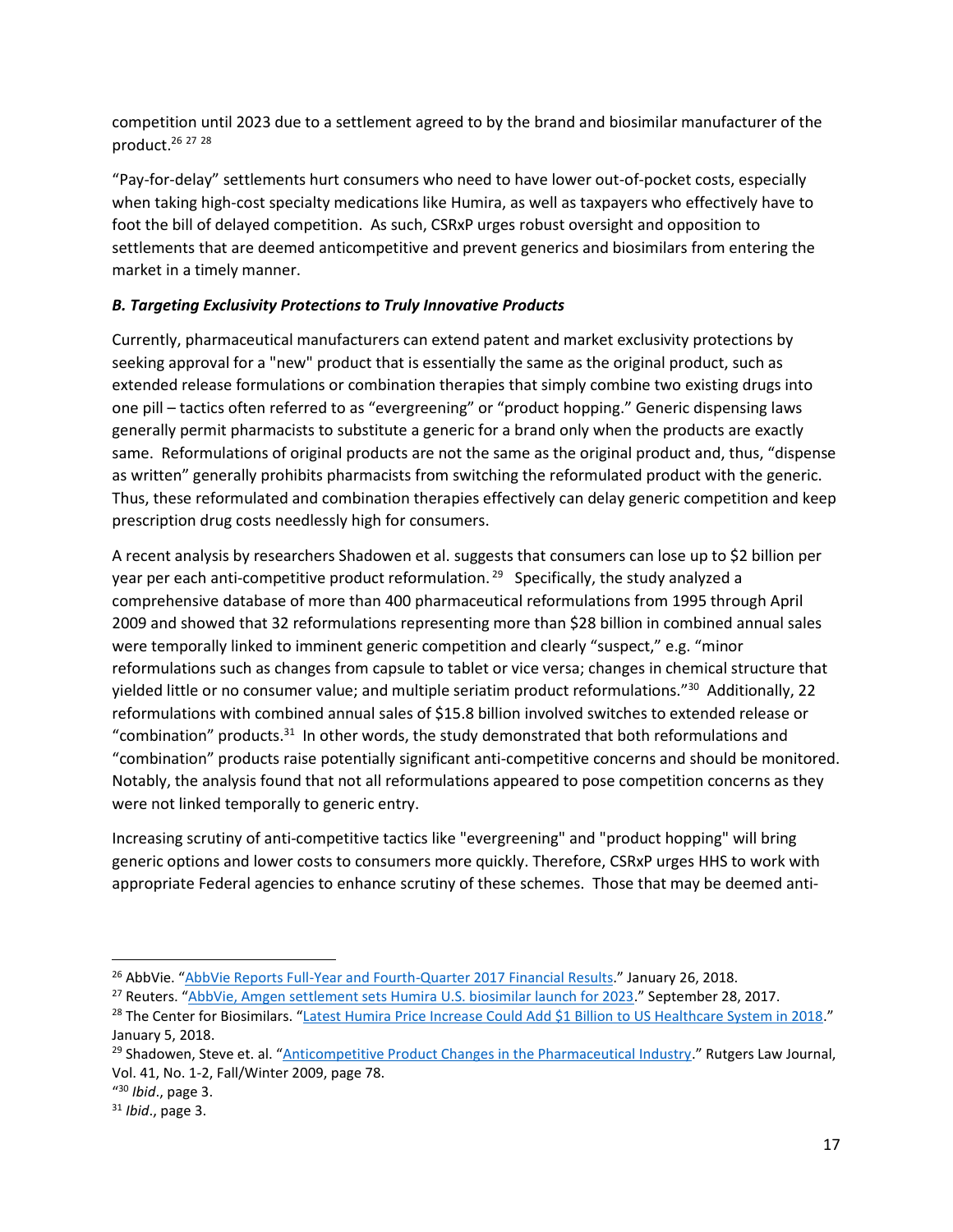competitive should be closely monitored by the appropriate federal agencies and prosecuted if found to be in violation of antitrust laws.

## *C. Targeting "Orphan Drug" Incentives to Those Products That Treat Orphan Diseases*

The Orphan Drug Act introduced a range of incentives to encourage the development of medications to treat rare diseases that treat a patient population of 200,000 or less individuals. These incentives include waived FDA fees, tax credits, and seven years of marketing exclusivity. Since passage of the Orphan Drug Act, hundreds of orphan drugs have been approved. Many of these medications are helping patients who previously had no options. However, FDA has granted a growing number of orphan drug designations in the recent past. A recent analysis by Feldman et al. showed that between 2005 and 2015, the number of drugs that added an orphan drug exclusivity tripled from 9 drugs in 2005 to 27 drugs in 2015.<sup>32</sup> Between 2010 and 2015, the number of drugs adding an orphan exclusivity nearly quadrupled from 7 drugs in 2010 to 27 drugs in 2015.<sup>33</sup>

Moreover, an increasing number of orphan drugs have achieved blockbuster status, with billions of dollars in sales annually. Orphan drug sales increased 12.2 percent to \$114 billion from 2015 to 2016 while non-orphan sales increased 2.4 percent to \$578 billion.<sup>34</sup> The fast growth in orphan drug sales is expected to continue with projected growth of 11.1 percent per year between 2017 and 2022 to \$209 billion, which is more than double the expected 5.3 percent growth of over the overall prescription drug market over the same period.<sup>35</sup> Orphan drugs are expensive for patients. The average cost per patient for an orphan drug in 2016 was \$140,443 versus \$27,756 for a non-orphan drug.<sup>36</sup>

Biopharmaceutical companies often use multiple techniques to maintain high prices for orphan products in non-orphan patient populations. For example, in "spillover pricing" companies obtain orphan exclusivity for their product and then encourage doctors to prescribe the medication for off-label indications with broader patient populations not included in the FDA's approved label for the product. In "salami slicing," drug companies separate patient populations into subpopulations to reach the orphan limit population of 200,000 or less, thereby enabling them to market the product effectively in patient populations that exceed the orphan threshold.

A recent investigation found that about a third of orphan approvals by the FDA since the program began have been either for repurposed mass market drugs or for drugs that have received multiple orphan approvals. Of the approximately 450 drugs that have garnered an orphan designation since the program's inception in 1983, more than 70 were first approved for mass market use, including highselling drugs such as Crestor, Abilify, Herceptin and Humira. More than 80 orphan drugs received approval for more than one rare disease and, in some cases, multiple rare diseases – each time qualifying for additional exclusivity.<sup>37</sup> For example, Gleevec has received nine separate orphan drug

<sup>&</sup>lt;sup>32</sup> Feldman, Robin et al. "[May Your Drug Price Ever Be](https://papers.ssrn.com/sol3/papers.cfm?abstract_id=3061567) Green." UC Hastings Research Paper No. 256. October 31, 2017, pages 60 – 61.

<sup>33</sup> *Ibid*., pages 60 – 61.

<sup>&</sup>lt;sup>34</sup> Evaluate Pharma. [Orphan Drug Report 2017,](http://info.evaluategroup.com/rs/607-YGS-364/images/EPOD17.pdf) page 8.

<sup>35</sup> *Ibid*., page 8.

<sup>36</sup> *Ibid*., pages 9 – 10.

<sup>&</sup>lt;sup>37</sup> Tribble, Sarah Jane and Lupkin, Sydney. "Drugmakers Manipulate Orphan Drug Rules to Create Prized [Monopolies](https://khn.org/news/drugmakers-manipulate-orphan-drug-rules-to-create-prized-monopolies/)." Kaiser Health News. January 17, 2017.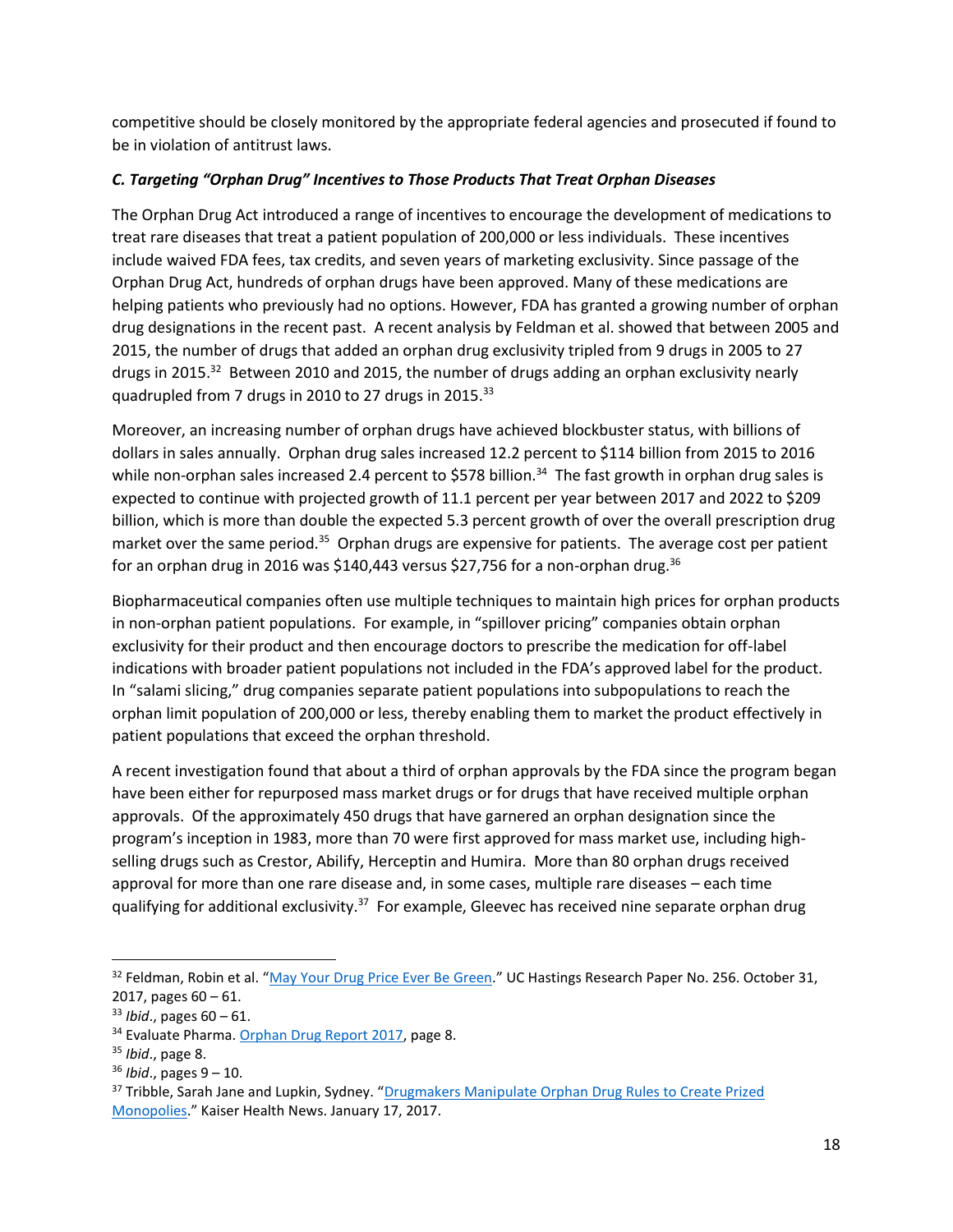designations and had a reported \$3.3 billion in sales in 2016.<sup>38</sup> Concerns about possible abuses of orphan drug exclusivity led the National Academies of Sciences, Engineering, and Medicine to declare in a 2017 report: "Programs promulgated under the Orphan Drug Act – which were originally designed to foster the development of innovative drugs for rare conditions – have expanded well beyond their original intent and are counteracting efforts to make medicines more affordable."<sup>39</sup>

Given the potential for abuse, CSRxP urges HHS to take steps to assess such trends and ensure that the Orphan Drug Act's incentives are utilized to develop medicines to treat truly rare diseases. For example, the FDA could require additional information when companies seek orphan drug status, such as providing information about additional indications for which a company intends to seek approval. HHS should also analyze and report on orphan drug utilization and pricing trends, including trends by indication for orphan and non-orphan uses.

# *D. Curbing Anti-Competitive "Patent Thickets" That Inappropriately Extend Monopolies for Brand Products*

Brand biopharmaceutical manufacturers have significantly increased the number of patents for their products in recent years, in many cases as a means to game the system and extend the market exclusivity for their products. Rather than only securing a patent for a drug's active ingredient or a biologic's composition of complex molecules, brand biopharmaceutical manufacturers typically obtain secondary patents for manufacturing, methods of production, or other aspects of a product to help extend its market exclusivity period. These secondary patents enable brand drug makers to game the system by prolonging monopolies and claiming "newness" where none often exists.

A recent study by Feldman et al. of the roughly 100 best-selling drugs between 2005 and 2015 concluded that "[r]ather than creating new medicines, pharmaceutical companies are recycling and repurposing old ones. On average, 78 percent of the drugs associated with new patents in the FDA's records were not new drugs coming on the market, but existing drugs. In some years, the percentage reached as high as 80 percent."<sup>40</sup> Specifically, the study found that the quantity of patents on the drugs in the study increased from 349 to 723 between 2005 and 2015, which the researchers attributed to two factors: (1) the growth in the number of drugs adding patents; and (2) the growth in the number of patents added per each one of those drugs.<sup>41</sup> The number of drugs adding a high quantity of patents in a single year has substantially increased. In particular, the number of drugs adding three or more patents in one year doubled from 37 in 2005 to 76 in 2015. $^{42}$  Similarly, the number of drugs adding five or more patents doubled from 14 in 2005 to 34 in 2015. <sup>43</sup> As a result, Feldman et al. assert: "The upward trend in the number of drugs adding a high quantity of patents in a single year seems to indicate

<sup>38</sup> National Academies of Sciences, Engineering, and Medicine. "Making Medicines More Affordable: A National [Imperative](http://www.nationalacademies.org/hmd/Reports/2017/making-medicines-affordable-a-national-imperative.aspx)." Page 115.

<sup>39</sup> *Ibid*., page 123.

<sup>&</sup>lt;sup>40</sup> Feldman, Robin et al. "[May Your Drug Price Ever Be](https://papers.ssrn.com/sol3/papers.cfm?abstract_id=3061567) Green." UC Hastings Research Paper No. 256. October 31, 2017, page 48.

<sup>41</sup> *Ibid*., page 49.

<sup>42</sup> *Ibid*., page 70.

<sup>43</sup> *Ibid*., page 70.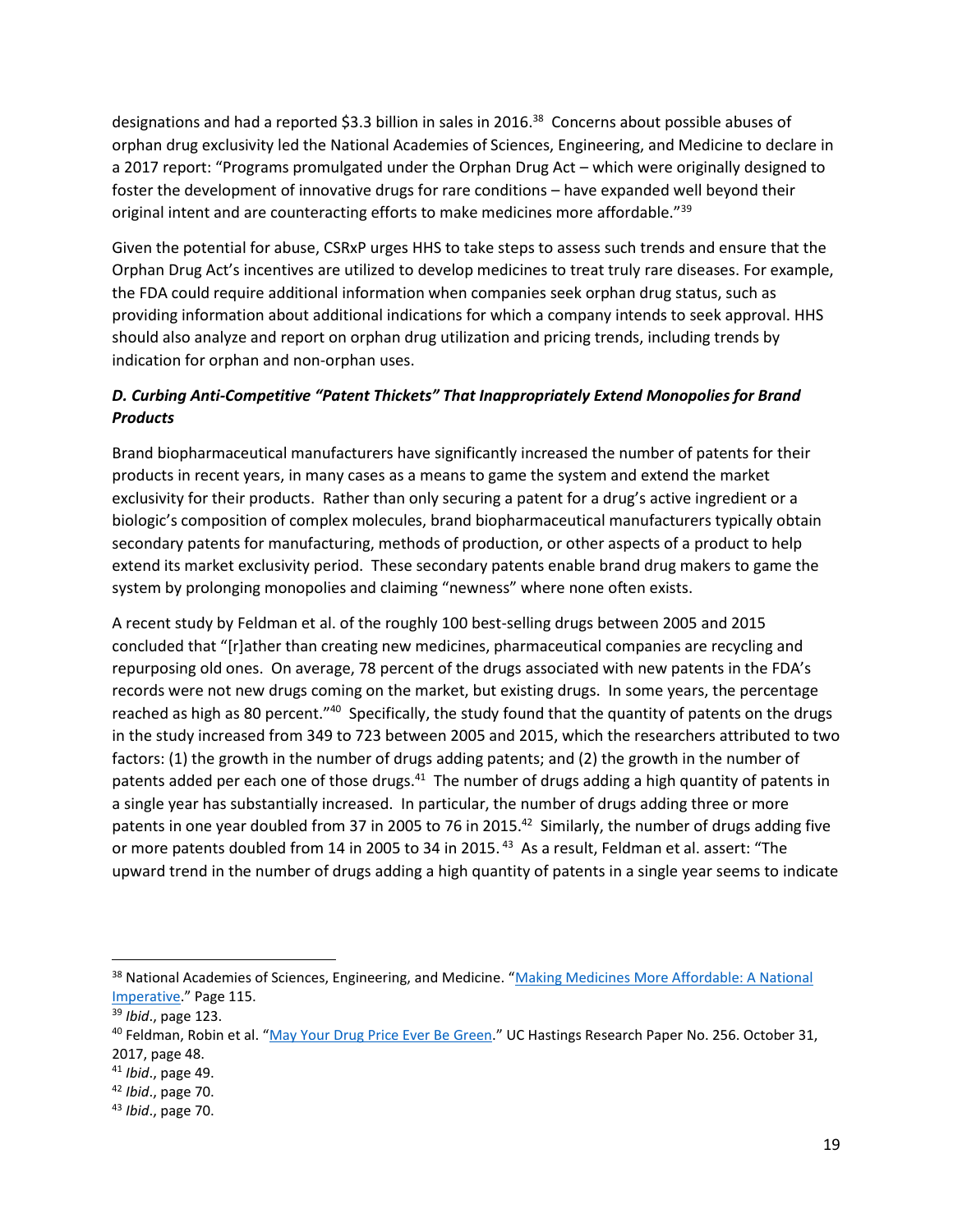that drug companies are increasingly applying for as many patents as possible and seeing what they get."<sup>44</sup>

For example, the manufacturer of the best-selling product in the world, Humira, has obtained over 70 newer patents in recent years covering formulations of the drug, manufacturing methods, and use for specific diseases. Humira's patents potentially could extend market protection for the brand biologic as far as 2034, according to an October 2015 presentation by its manufacturer Abbvie outlining Humira's "patent estate," but a recent settlement agreed to by AbbVie and a biosimilar manufacturer will result in market competition by a biosimilar in 2023.<sup>45 46 47</sup> This is well beyond the 12 years of market exclusivity granted to Abbvie for Humira, which protected the brand biologic from competition into 2014. In another case with small molecules, Pfizer's strongest patents for the blockbuster statin Lipitor expired March 2010 and June 2011, but generic settlements delayed generic entry until 2016 due to expiration of minor patents at that time.<sup>48</sup>

While it is important to protect intellectual property and incentivize the development of innovative medicines, brand drug companies should not abuse the system and obtain patents that simply extend their market monopolies. This gaming of the system makes medicines even more unaffordable and needlessly raises costs for patients and taxpayers. To stop these anti-competitive practices, CSRxP urges HHS to work with appropriate Federal agencies to increase scrutiny of biopharmaceutical patents so that drug makers are appropriately rewarded only for those patents that are truly innovative and new.

## *E. Strengthening Post-Market Surveillance*

Today, manufacturers may be required to conduct additional clinical trials post approval of a particular product. This is often the case when expedited approval pathways are used, which typically involve smaller clinical trials with a narrower patient population. In such cases a given drug may show significant promise and, because of high unmet need, the FDA wants to get the product to market despite an incomplete understanding of long-term efficacy or side effects. However, once a drug is approved, many of these studies are never conducted. A related concern is that for the clinical trials that are completed, much of this information is never reported publicly. Specific timelines must be put in place to ensure that post-market trials are conducted. If manufacturers do not follow through with their commitment to complete a required trial, they should be subject to fines or other penalties unless an exception has been granted by the FDA. In addition, manufacturers should be required to report summary data for all trials (whether a product is approved or not) that summarizes non-identifiable data on demographics and baseline characteristics of participants, primary and secondary outcome results, and information on any adverse events.

## *F. Reducing Drug Monopolies by Incentivizing Competition for Additional Market Entrants*

Delays in the FDA approval process often prevent competitors from coming to market in a timely manner; in such situations, adjustments should be made to bring potential market competitors to the

 $\overline{a}$ 

<sup>44</sup> *Ibid*., page 70.

<sup>45</sup> Gonzalez, Richard. "[Abbvie Long-Term Strategy](http://www.biotechduediligence.com/uploads/6/3/6/7/6367956/abbvie_strategy_presentation__1_.pdf)." October 30, 2015. Slides 13 - 16.

<sup>46</sup> Pollack, Andrew. "[Makers of Humira and Enbrel Using New Drug Patents to Delay Generic Versions](https://www.nytimes.com/2016/07/16/business/makers-of-humira-and-enbrel-using-new-drug-patents-to-delay-generic-versions.html)." The New York Times. July 15, 2016.

<sup>&</sup>lt;sup>47</sup> Slide presentation by Michael Carrier at [FTC November 8, 2017 workshop.](https://www.ftc.gov/system/files/documents/public_events/1255653/understanding_competition_in_prescription_drug_markets_workshop_slides_11-8-17.pdf) Slide 48.

<sup>&</sup>lt;sup>48</sup> Slide presentation by Michael Carrier at [FTC November 8, 2017 workshop.](https://www.ftc.gov/system/files/documents/public_events/1255653/understanding_competition_in_prescription_drug_markets_workshop_slides_11-8-17.pdf) Slide 48.